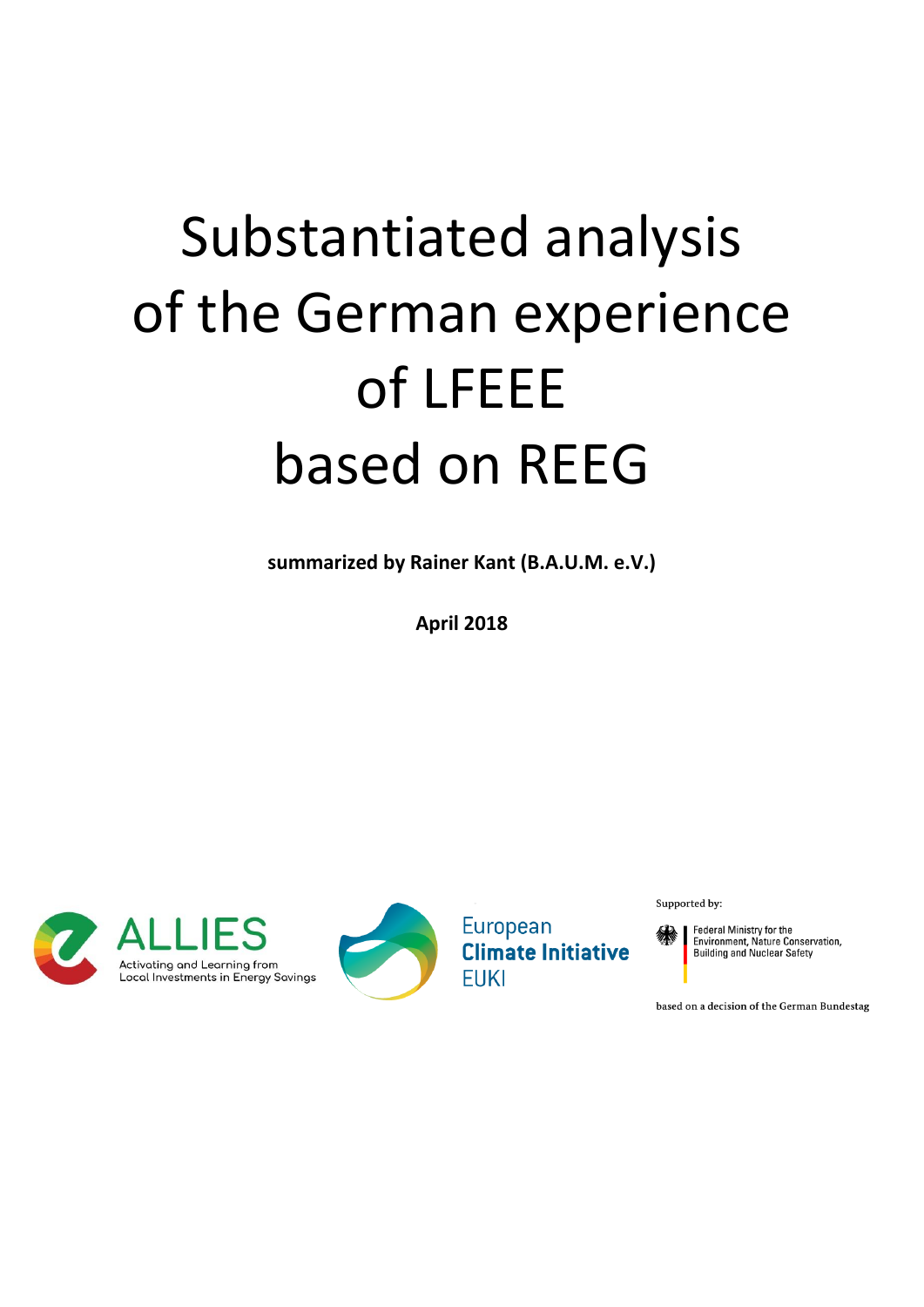# **Contents**

| 'B.A.U.M. Zukunftsfonds - pilot project in three municipalities' funding project 6              |  |
|-------------------------------------------------------------------------------------------------|--|
|                                                                                                 |  |
|                                                                                                 |  |
|                                                                                                 |  |
|                                                                                                 |  |
|                                                                                                 |  |
|                                                                                                 |  |
|                                                                                                 |  |
|                                                                                                 |  |
|                                                                                                 |  |
|                                                                                                 |  |
|                                                                                                 |  |
|                                                                                                 |  |
|                                                                                                 |  |
| Step 1: Willingness of an existing cooperative to be involved in the EPC business area 15       |  |
|                                                                                                 |  |
|                                                                                                 |  |
| Step 4: Entering the amendment to the articles of association into the Register of Cooperatives |  |
|                                                                                                 |  |
|                                                                                                 |  |
|                                                                                                 |  |
|                                                                                                 |  |
|                                                                                                 |  |
|                                                                                                 |  |
|                                                                                                 |  |
| Selecting technical partners, obtaining quotations, technical partner contract  19              |  |
|                                                                                                 |  |
|                                                                                                 |  |
|                                                                                                 |  |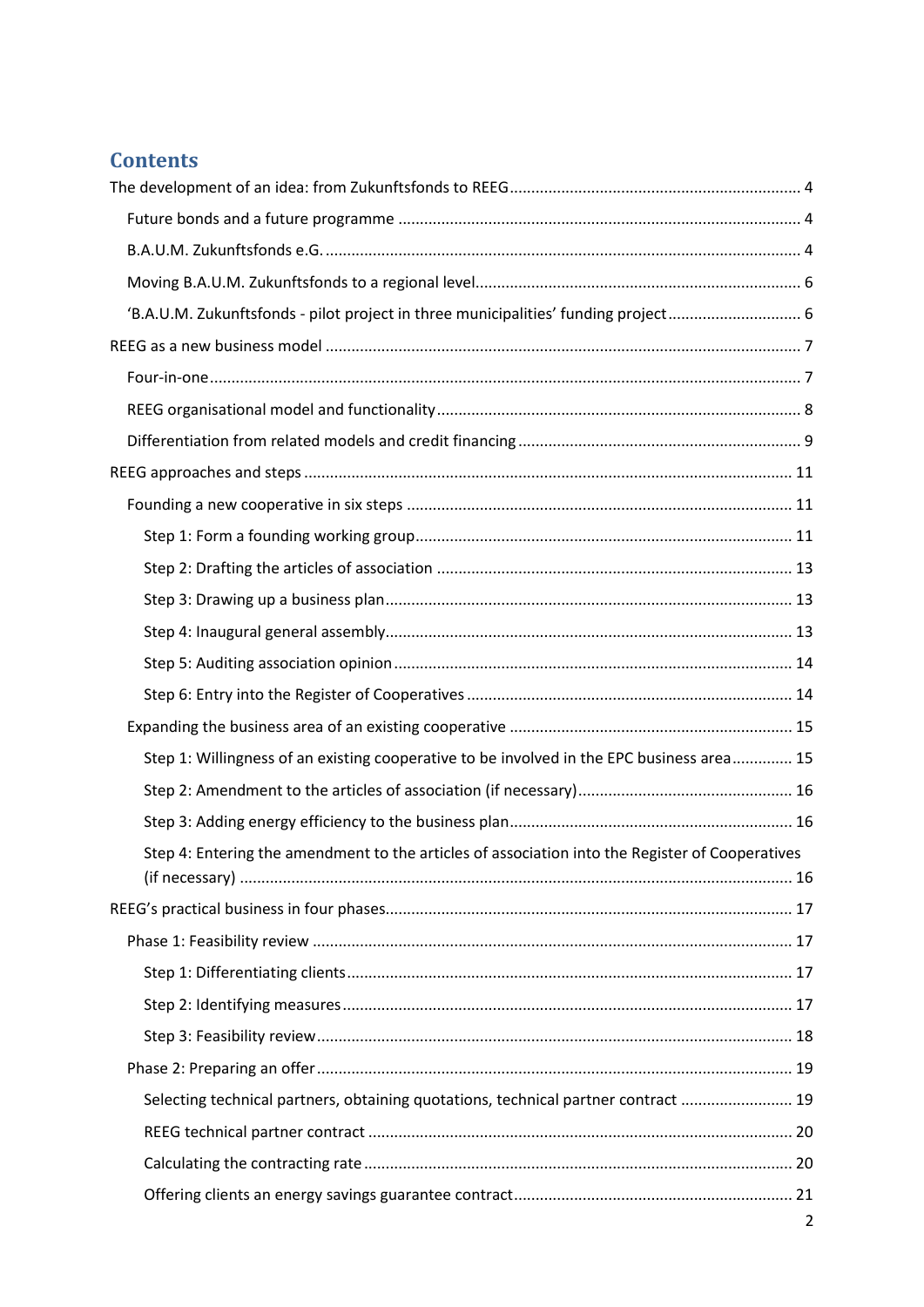| Small investor protection law (Kleinanlegerschutzgesetz), investment law      |  |
|-------------------------------------------------------------------------------|--|
| (Vermögensanlagegesetz), German Investment Code (Kapitalanlagegesetzbuch)  25 |  |
|                                                                               |  |
|                                                                               |  |
|                                                                               |  |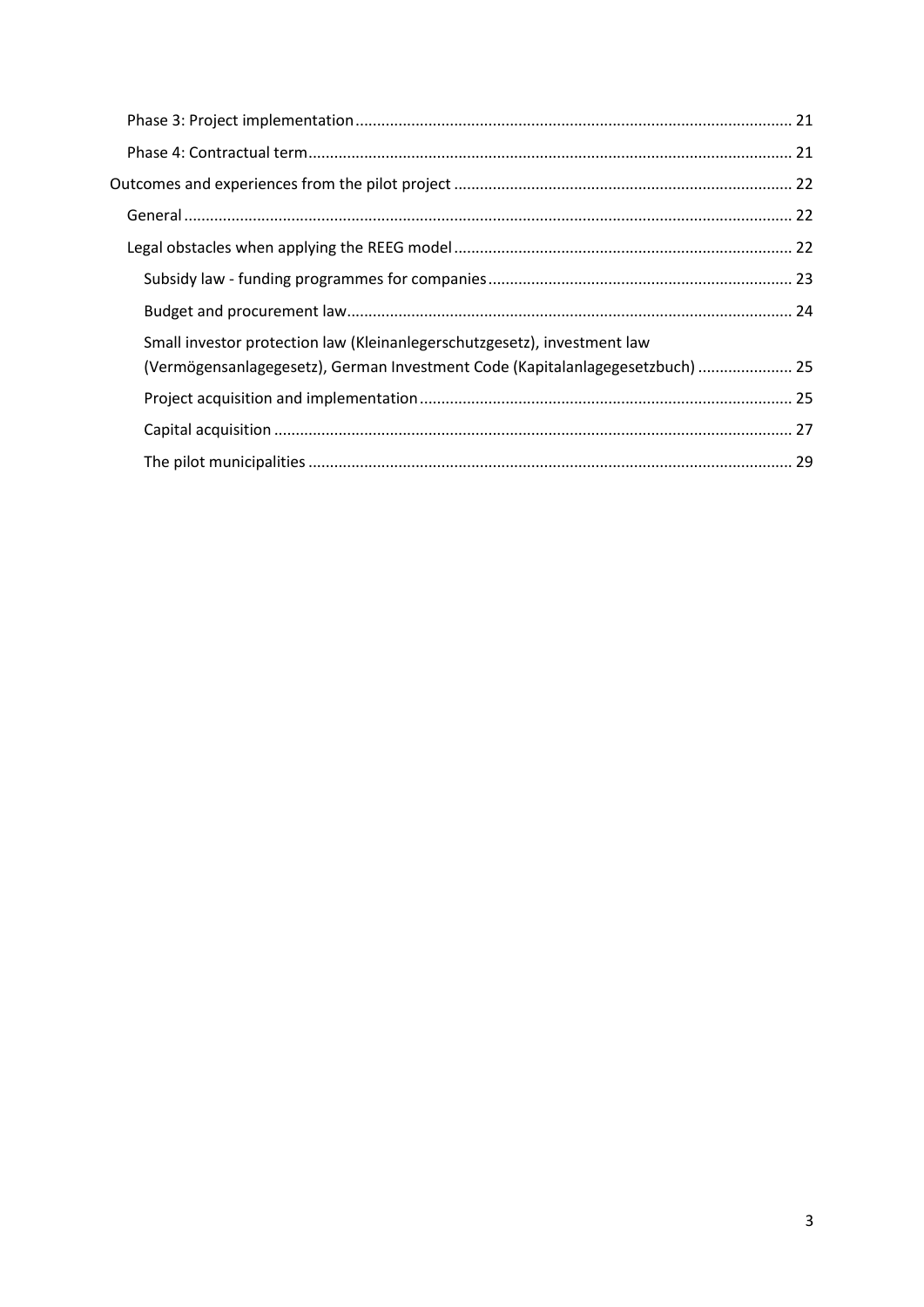# <span id="page-3-1"></span><span id="page-3-0"></span>**The development of an idea: from Zukunftsfonds to REEG Future bonds and a future programme**

The REEG (Regional Energy Efficiency Cooperatives) model first came about in the book 'Future Bonds. How Germany Can Become a Model for Sustainable Growth and Global Wealth.'4 (in German: 'Die Zukunftsanleihe. Wie Deutschland ein Modell für nachhaltiges Wachstum und weltweiten Wohlstand werden kann.') by Professor Dr. Maximilian Gege, B.A.U.M. e.V. Chairman, published in 2004. In it, Professor Dr. Gege proposes 10-year future programme, financed by 'future bonds'. These capitalise the private financial assets of citizens based on a '3 x 5%' formula: of (then) four billion euros of financial assets, five percent would be acquired as a one-off and on a voluntary basis, with five percent of 200 billion euros being collected each year as a charge on inheritances, and interest then being charged on money invested at a rate of five percent. Together with other measures such as the subsidy reduction and improvements in efficiency, funds of 400 billion euros are released in the first year, with 175 billion euros being released in the second to tenth year, which can be invested in the defined future tasks, ensuring that Germany is equipped for the future in important areas as part of a 10-year future programme.

The 'Future Bonds' book was intended to be a report to the World Future Council, as well as decision-makers, visionaries and people in Germany who were looking for a successful solution to problems and wanted to contribute to a sustainable world.

The response from the fields of politics and administration, business and science were consistently positive. Future bonds were considered to be a potential ALL for ALL contribution for solidarity and a real win-win strategy. Above all, it was acknowledged that it was not the heavily indebted state that had the most responsibility and should mainly be burdened by the future programme here, but citizens who have access to enormous wealth.

Regardless, the model wasn't implemented. The magnitude of the future programme in its hundreds of billions and its sometimes radical content - for example, reducing government subsidies by 80 percent - proved to be too great a challenge for realpolitik. This prompted Professor Dr. Gege to further develop his concept.

# <span id="page-3-2"></span>**B.A.U.M. Zukunftsfonds e.G.**

Professor Dr. Gege 2011 introduced a new concept in the book 'Success Factor: Energy Efficiency. Investments That Pay Off.' (in German: 'Erfolgsfaktor Energieeffizienz. Investitionen, die sich lohnen.'). The biggest changes in comparison to the previous concept of future bonds included structuring the instrument, now named B.A.U.M. Zukunftsfonds,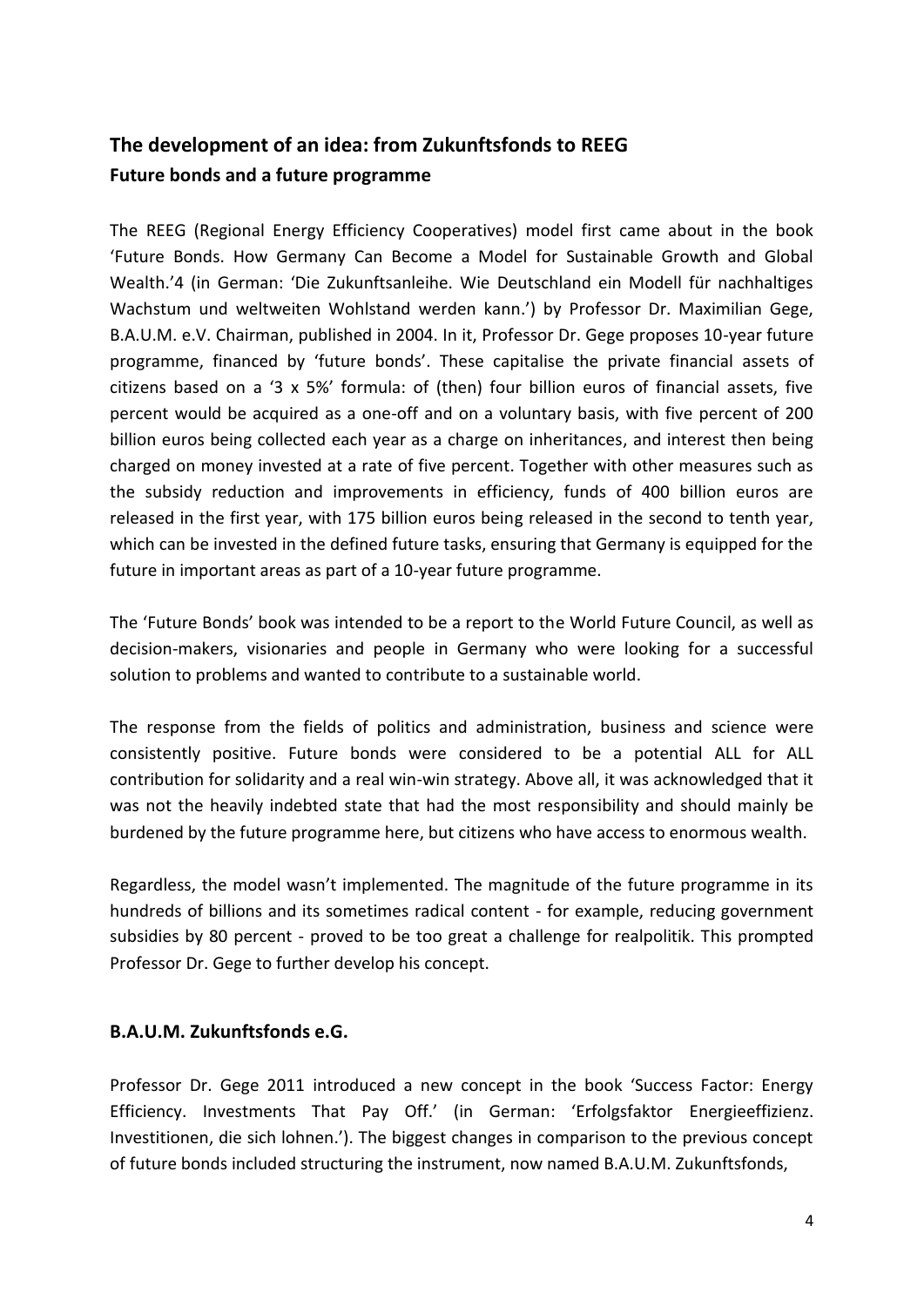in the form of a registered cooperative, and substantively focussing on the future task of energy transition - and especially on its second pillar of energy efficiency and energy conservation. The new concept was also implemented in practice, mainly through the foundation of B.A.U.M. Zukunftsfonds e.G., which was entered into the Register of Cooperatives in the first quarter of 2011.

A decision was made to structure the organisation in the form of a cooperative because it was particularly suited to promoting energy transition in Germany through sustainabilityconscious citizens as investors. Cooperatives are values communities that generally work towards ethical goals as well as economic goals. This includes fair and just behaviour that comprises approaching ownership and opportunities for future generations in an appropriate way. These values and goals also underpin B.A.U.M. Zukunftsfonds e.G. Any person in Germany who is prepared to contribute some of their wealth to market conditions that focus on energy transition - especially energy efficiency transition - can be involved in the cooperative.

German Cooperative Association Law (Genossenschaftsgesetz) forms the legal basis for B.A.U.M. Zukunftsfonds e.G. as a business. Business activity consists of the following: Investors such as private households (citizens), companies, foundations and others acquire cooperative shares in B.A.U.M. Zukunftsfonds e.G. in exchange for a contribution and provide 'mezzanine loans'. Fixed interest is charged on the mezzanine loans (originally five percent p.a., then four percent). The cooperative funds are used for investments in profitable measures that increase energy efficiency, energy conservation and expand renewable energies in companies and public authorities. High-yield projects with a payback period of up to five years take priority here. The payback period can also be up to ten years, particularly in the public sector.

Investment amounts are repaid through savings made, based on the savings potential identified. Clients benefit from savings of 10 to 30 percent in the first year alone. The fund benefits from savings of 70 to 90 percent for interest and redemption payments to be made, and for management expenses for the cooperative.

B.A.U.M. Zukunftsfonds e.G. uses the energy saving performance contracting - or energy performance contracting (EPC) - model, but on a cooperative basis. It is a 'social business' and therefore differentiates itself from private contractors that are GmbHs (Limited Liability Companies) or AGs (Public Liability Companies) and have been in the market for years.

Of around 1,000 existing energy cooperatives in Germany13, B.A.U.M. Zukunftsfonds e.G. mainly differentiates itself through its business purpose. For existing energy cooperatives, this is either exclusively or predominantly building and operating renewable energy plants. B.A.U.M. Zukunftsfonds e.G.'s core business is energy efficiency and energy conservation. B.A.U.M. Zukunftsfonds e.G. is the first energy efficiency cooperative in Germany.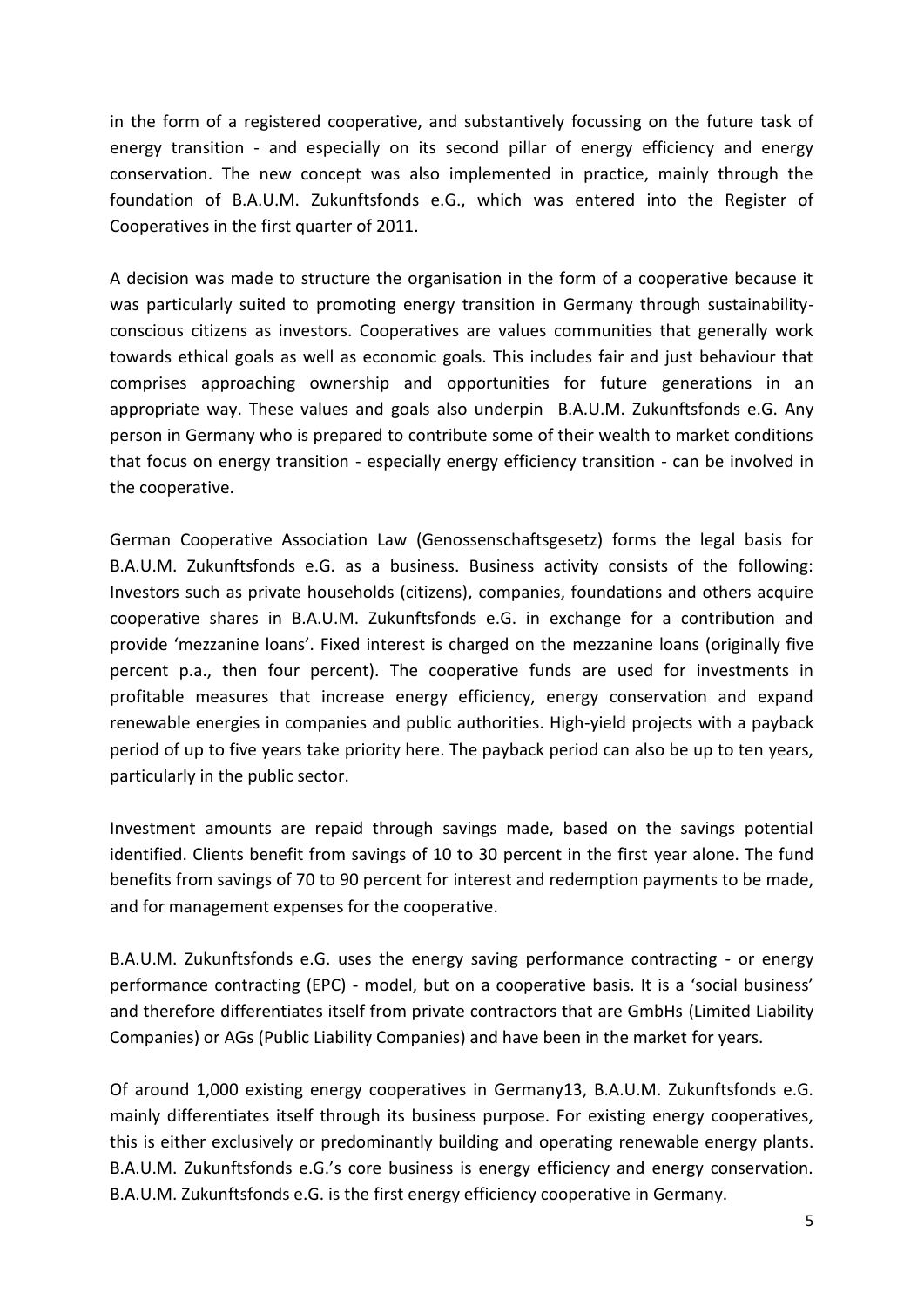Reference examples of energy efficiency projects implemented by B.A.U.M. Zukunftsfonds e.G. can be found at [www.baumzg.de/referenzen.](http://www.baumzg.de/referenzen)

# <span id="page-5-0"></span>**Moving B.A.U.M. Zukunftsfonds to a regional level**

In his book 'Success Factor: Energy Efficiency.', Professor Dr. Gege explains that B.A.U.M. Zukunftsfonds e.G.'s idea is not just better, but also easier, if it is not just realised on a national level, but on a regional level as well. It is conceivable for corresponding cooperatives to be established both on a federal state level, and on the level of towns, cities and regions. Two model calculations for federal states and for municipalities of varying sizes showed how the realisation of B.A.U.M. Zukunftsfonds, or a B.A.U.M. energy efficiency cooperative, would look on a regional level in terms of figures and magnitude.

A contribution of just one percent of the private net wealth available in federal states to a national future fund cooperative in ten states gives funds in the billions, and a contribution of the same amount to cooperatives six states gives funds in the hundreds of millions for a national energy efficiency programme.

The B.A.U.M. Zukunftsfonds cooperative model appears to be particularly well-suited to being applied on a municipal level. Energy transition either takes place locally or not at all. This means that citizens are able to invest in efficiency projects right on their doorstep. In turn, in a model calculation for municipalities of different scales, a one percent contribution from private wealth gives a municipal future fund volume of around 25 million euros for municipalities with 10,000 residents, around 125 million euros for 50,000 residents, around 250 million euros for 100,000 residents, around 625 million euros for 250,000 residents, around 1.25 billion euros for 500,000 residents and around 2.5 billion euros for one million residents.

#### <span id="page-5-1"></span>**'B.A.U.M. Zukunftsfonds - pilot project in three municipalities' funding project**

To prove the transferability of the B.A.U.M. Zukunftsfonds e.G. model on a regional level in practice, B.A.U.M. e.V. submitted an application to the Federal Ministry for Environment, Nature Conservation and Nuclear Safety (Bundesministerium für Umwelt, Naturschutz und Reaktorsicherheit, BMU) for the funding project 'B.A.U.M. Zukunftsfonds - pilot project in three municipalities' at the end of 2012, which was approved in September 2013. The overall objective of this project is described below: 'The objective of the project is to implement a new, innovative model that mobilises private capital for financing, thus pushing forward the realisation of measures for energy and CO2 savings. Especially when taking into consideration the fact that municipalities have little financial freedom, this has the possibility of opening up new opportunities for a municipality to actively participate in realising energy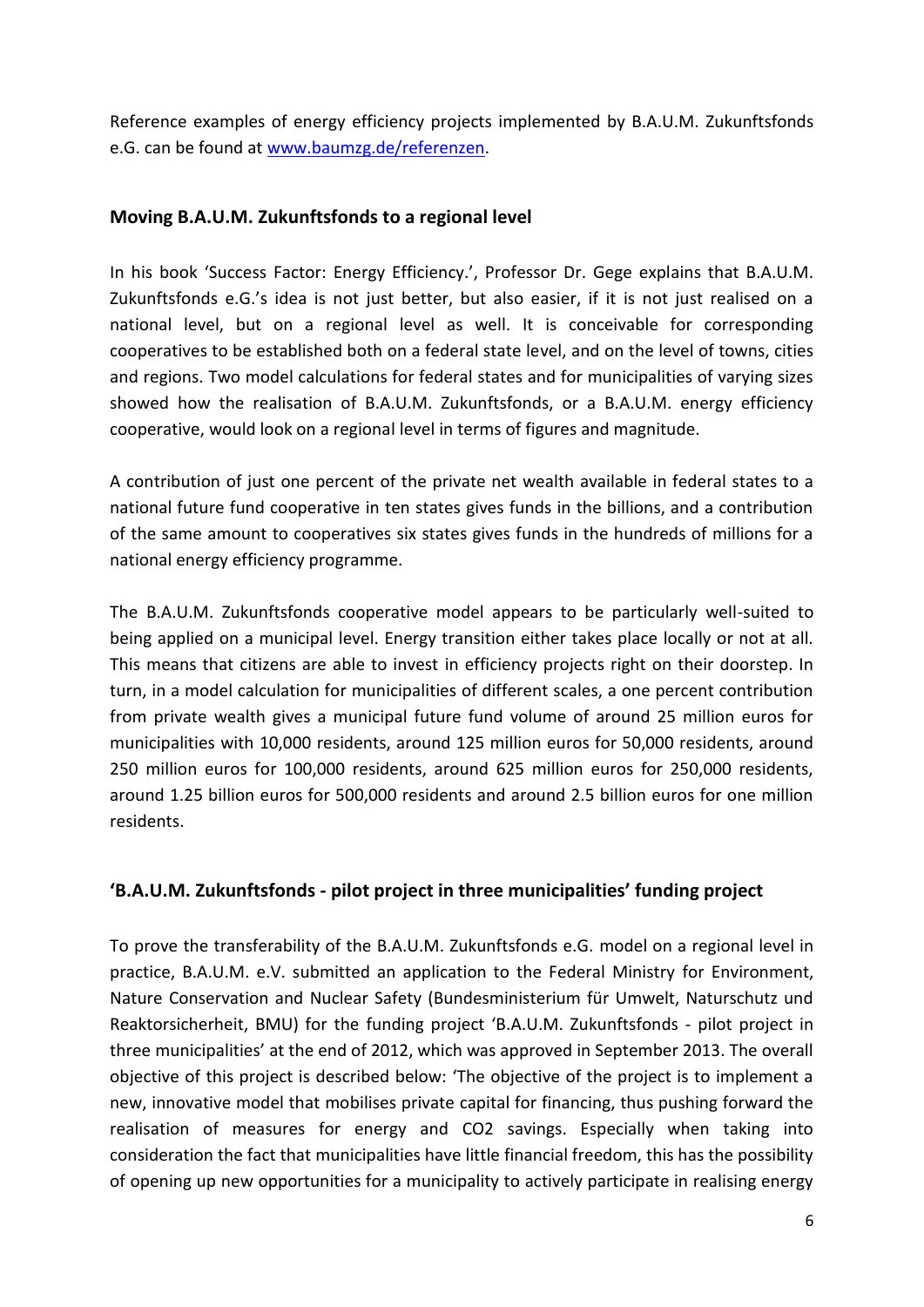transition. The project is also expected to help support local companies in conserving energy and implementing efficiency measures in private households.

# <span id="page-6-0"></span>**REEG as a new business model**

#### <span id="page-6-1"></span>**Four-in-one**

The German government proposed an efficiency strategy through the National Energy Efficiency Action Plan (Nationaler Aktionsplan Energieeffizienz, NAPE) as an integral part of the 2020 Climate Protection Programme, which had the following cornerstones:

- Energy efficiency in the building sector;
- Energy saving as a yield-bearing model and a business model; and
- Personal responsibility for energy efficiency.

NAPE called for the development of new business models for new players in the energy service provider market. REEG is a new model and a new player in this sense.

REEG differentiates itself from the existing 'classic' energy cooperatives, with which it shares the same cooperative organisational form, in both its object and its working method. The core business object is energy efficiency and energy conservation. The working method is contracting. In fact, REEG combines four individual ideas or models in one innovative new model:

- 1. The idea of a future fund
- 2. The energy conservation contracting model
- 3. The cooperative model
- 4. Ideas from the region

Through a **future fund**, private citizen wealth is collected for a fund that invests the money in future projects, and particularly in energy transition in this case. Investors, who are mainly citizens, receive a return in the form of a fixed interest rate.

Today, **contracting** is used as an umbrella term for various different kinds of energy services. A specialist company, the contractor, takes on the partial services of planning, financing, building and operating energy plants for the client; the contracting client. Such temporary outsourcing allows the energy supply to be redeveloped in an economic and environmentally friendly way, without requiring internal investment. A specific type of energy contracting is energy saving performance contracting, also known as energy performance contracting (EPC). In this type of contracting, the contractor realises and finances investments in improving energy efficiency and refinances the costs from the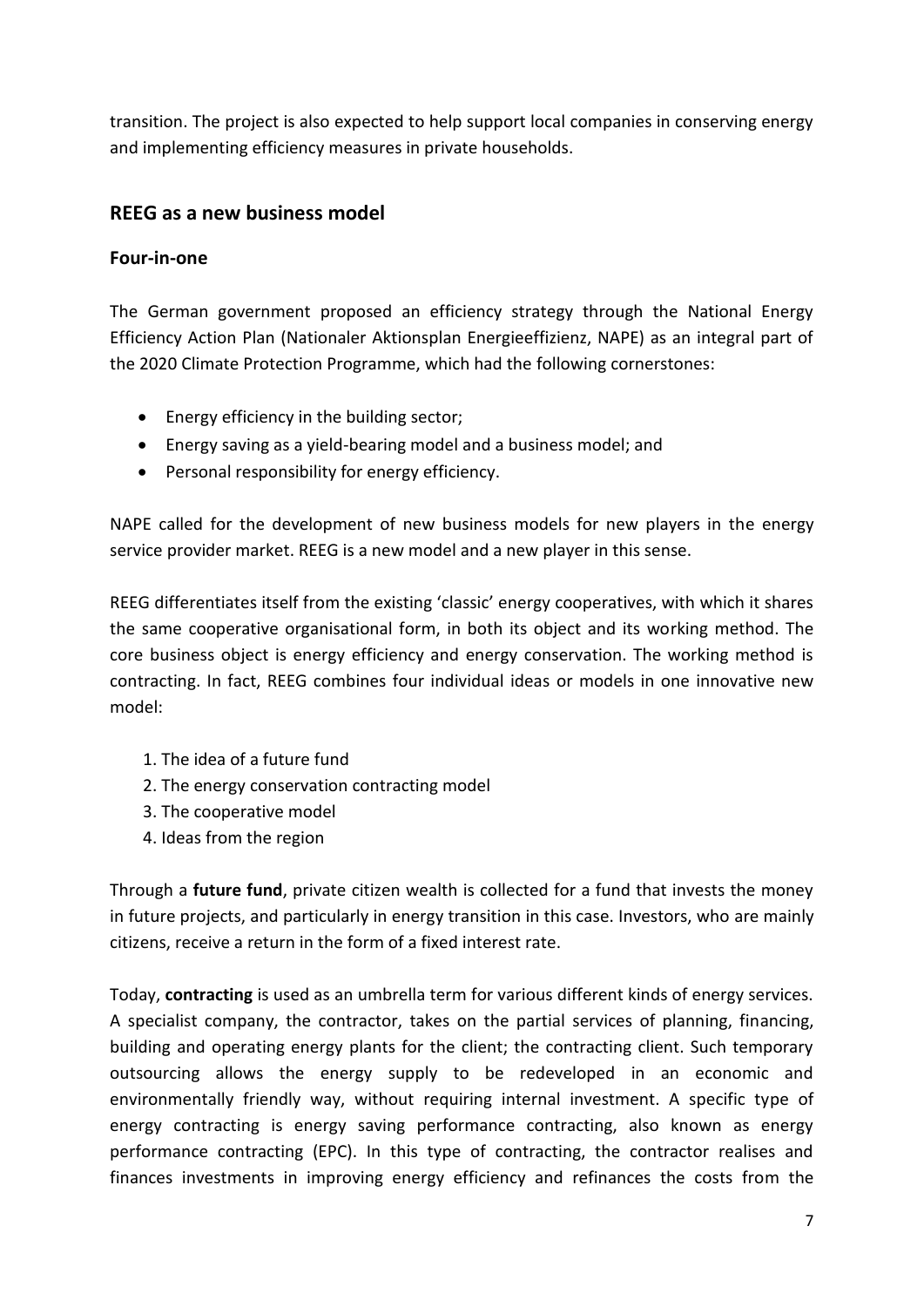savings. With less than a ten percent market share for energy contracting, EPC has played a minor role to date. However, it is particularly suitable for implementing energy efficiency measures. The federal government explicitly considers contracting to be an innovative business model within the scope of NAPE.

**Cooperatives** have a long history in Germany. The German Cooperatives Act defines them as a union of people 'whose purpose is to promote the acquisition or economy of its members or their social or cultural concerns by jointly operating a business.' Currently, there are around 8,000 cooperatives in Germany, of which 1,000 are energy cooperatives. These were mainly founded in the past twelve years and have retained their business forms throughout the government's 'Energiewende 1.0', or 'Energy Transition 1.0', which brings citizens, energy providers and municipalities closer together to jointly finance and realise renewable energy projects. With its characteristic principles such as self-help, personal responsibility, 'one people, one voice', the cooperative organisational form is also suited to promoting 'Energiewende 2.0', or 'Energy Transition 2.0'.

As the fourth key feature of REEG, **regional ideas** mean that a regionally connected area generally several municipalities - takes on an issue and drives it forward it in the region using human, material and financial resources: 'From the region - for the region.'

#### <span id="page-7-0"></span>**REEG organisational model and functionality**

REEG is a special kind of citizens' cooperative. Under ideal circumstances, it brings all relevant interest groups (stakeholders) closer together: the municipality or municipalities, businesses, citizens, churches, associations and other stakeholders. REEG members can and should mainly be citizens, but can also be municipalities, companies, foundations and other organisations. REEG primarily acquires capital from its members, through cooperative shares, but mainly through loans, and invests the funds in profitable energy efficiency measures for its clients. These are mainly companies, local authorities, churches, associations and other establishments.

REEG works with qualified technical partners (planners, equipment suppliers, workshops) from the region. REEG manages and controls implementation, but is not directly involved with implementation.

REEG covers its costs - interest from member loans and repayments as well as operating and management costs for the cooperative - from energy savings. 'Costs' also includes a part of the savings (for example ten percent) that the client benefits from from the start, as per the agreement.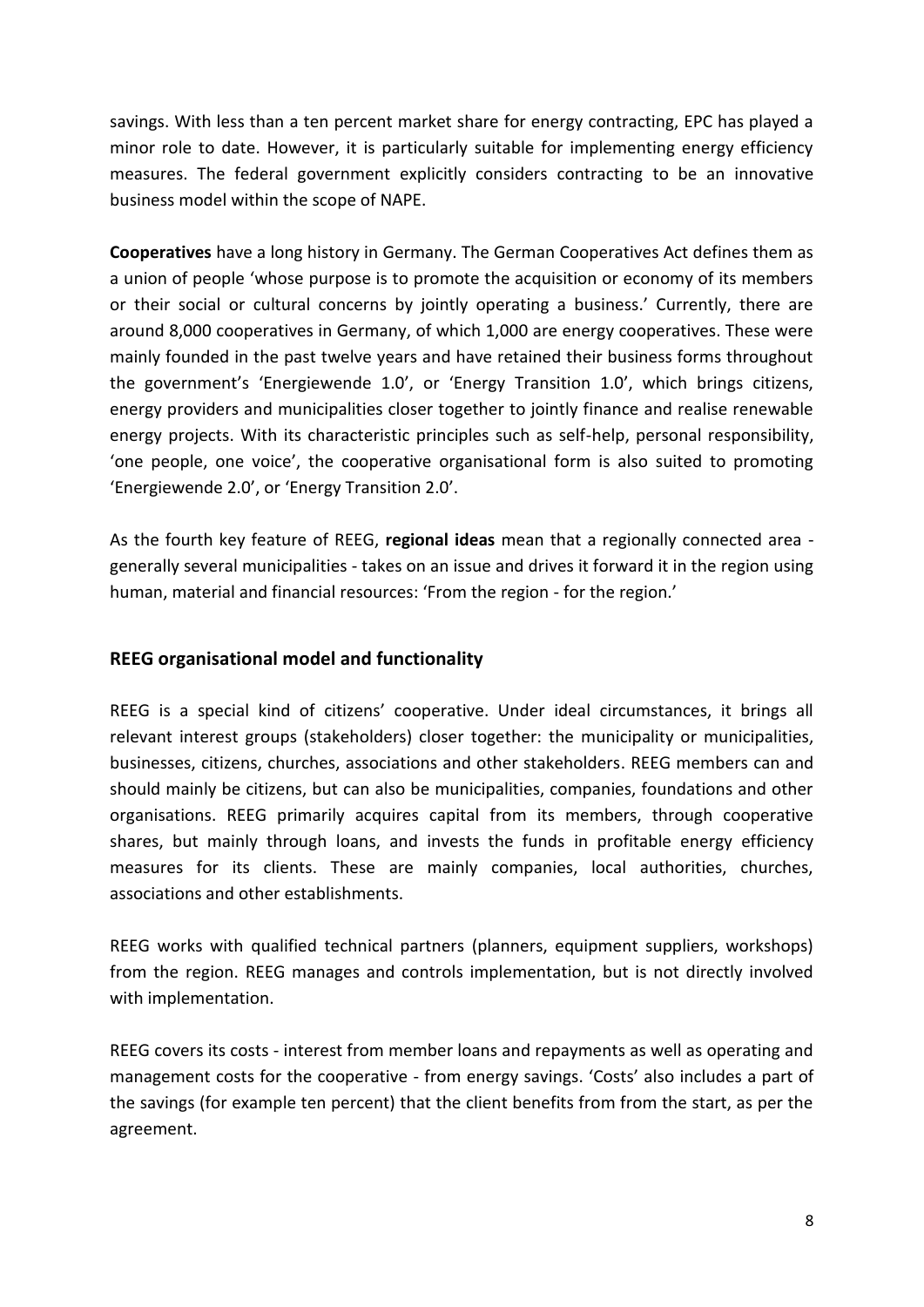# <span id="page-8-0"></span>**Differentiation from related models and credit financing**

REEG is an innovative yield-bearing model and business model for energy savings based on contracting. Related models for outsourcing energy efficiency include

- classic energy contracting;
- crowdfunding models; and
- investment funds for energy efficiency.

Like REEG, all three models are an alternative to the traditional approach of implementing energy efficiency measures in-house using credit financing. How does the REEG model differ from other models and from bank financing?

**Classic energy contracting -** the main business area for contractors is energy supplier contracting. In contrast, energy performance contracting (EPC) is only offered by a few contractors. The share in the Verband für Wärmelieferung (Heat Supply Association) was six percent in 2016.

REEG's EPC model differentiates itself from the few EPC providers on the market in several ways. The first difference is the cooperative's organisational form; traditionally, EPC companies are GmbHs or AGs.

This means that REEG does not aim to maximise profits; instead it strives to promote the economic, social and ecological concerns of its members. The second difference is the ownership structure. In perfect circumstances, the REEG business is owned by all regional stakeholders: municipalities, businesses, associations and, predominantly, citizens. In contrast, the majority of traditional EPC contractors are owned by energy companies, plant manufacturers or other individual companies. The third considerable difference is: REEG's core business is not selling energy or plants, but conserving energy. This is different to traditional contractors: their core business is generally energy or plant supply. For them, EPC is more or less an insignificant sideline business, in terms of volume.

**Crowdfunding -** the REEG model shares similarities with crowdfunding platforms, through which citizens can jointly invest individual amounts of money in environmentally-friendly energy efficiency projects led by companies, municipalities, associations and other institutions. The most well-known crowdfunding platform that does this is bettervest. REEG and bettervest have the same business purpose - energy efficiency and energy conservation - and both use the EPC model. The main difference is in the service offering. REEG offers an all-in-one package, which consists of realising investments for the client with a savings guarantee, plus financing, plus warranty. Bettervest essentially acts as a financing mediator between the client and the crowd, as well as providing communications and marketing services. REEG's conditions for clients are generally significantly more beneficial, despite its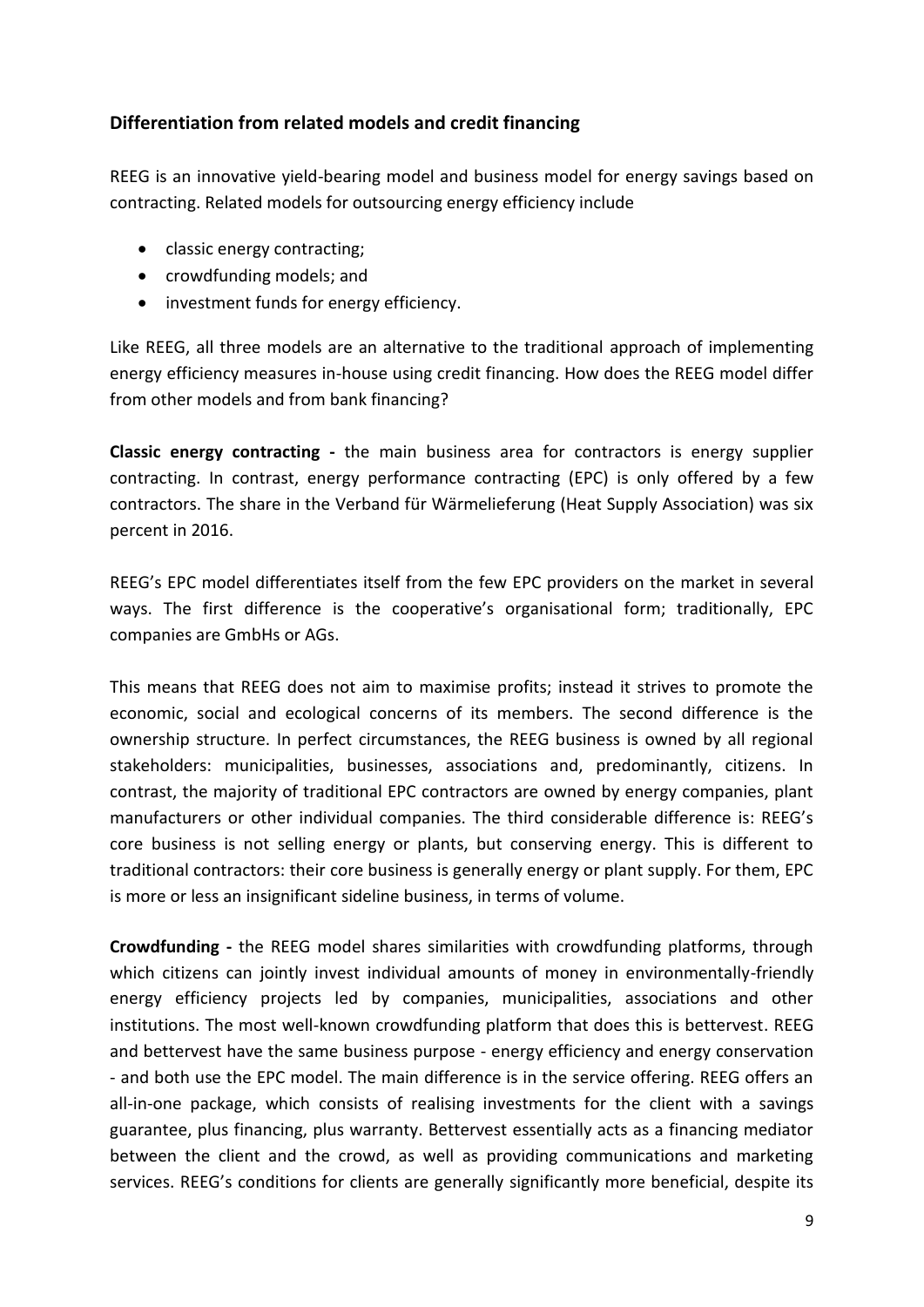wide scope of services, as the subordinated loans carry a lower rate of interest due to the lower risk for the investor. As a cooperative, REEG doesn't request a commission, and the management and handling fees are charged purely on a cost-covering basis.

**Private investment funds** are increasingly investing in ecological or sustainable projects. The most well-known and largest European investment fund that finances infrastructure projects that are important for energy transition using private capital is the 'SUSI' fund. SUSI focuses on generating renewable energies, optimising energy efficiency, energy storage and smart grid. The energy efficiency fund (SUSI EE) that SUSI advises, focuses on identifying and implementing energy efficiency projects based on the EPC model in the areas of industrial processes, building infrastructure and public infrastructure, and is able to invest a total of 300 million euros in energy efficiency projects.

REEG and SUSI are similar in that they have the same business purpose and they apply the EPC model. Both have public and private clients. However, SUSI is purely a financial service provider. SUSI is not a contractor itself, and instead finances contractors. However, the minimum project size is one million euros, whilst REEG implements and finances small and medium-sized projects in the tens and hundreds of thousands. The conditions are also different, although less so than when comparing to the bettervest model. The SUSI fund's return is five to six percent (REEG's is four percent). SUSI charges a performance fee of 20 percent, whilst average annual REEG costs total 2.5 percent.

**In-house and bank financing -** REEG and the three other energy efficiency business models that are based on EPC both differ from the traditional implementation of energy efficiency projects funded in-house and through bank financing. This partly manifests itself in the scope of the service offered, which departs from pure financial services, and partly manifests itself in the additional benefits associated with the new business models. In principle, all four contracting models have a neutral impact on the client's balance sheet. 100 percent of the investment volume can be provided, without any equity. As credit is not required, the credit rating is not negatively impacted. For the REEG model and the traditional EPC model, the contractor does not just take a financing role, but also realises the investment. This also applies to the SUSI model, where financiers and contractors are two separate parties. The contractor is financed by SUSI. The client is then able to focus solely on its core business. Only the bettervest model provides funding as its main service, like a bank, and this is supplemented by additional services.

**REEG Unique Selling Point -** no other energy efficiency outsourcing model on the market offers energy efficiency measures as a service, adding the greatest possible value to the region, **and**

 the benefits of a cooperative business form that, as an example, promotes joint goals, regional energy efficiency, the highest insolvency protection, limited liability for members **and**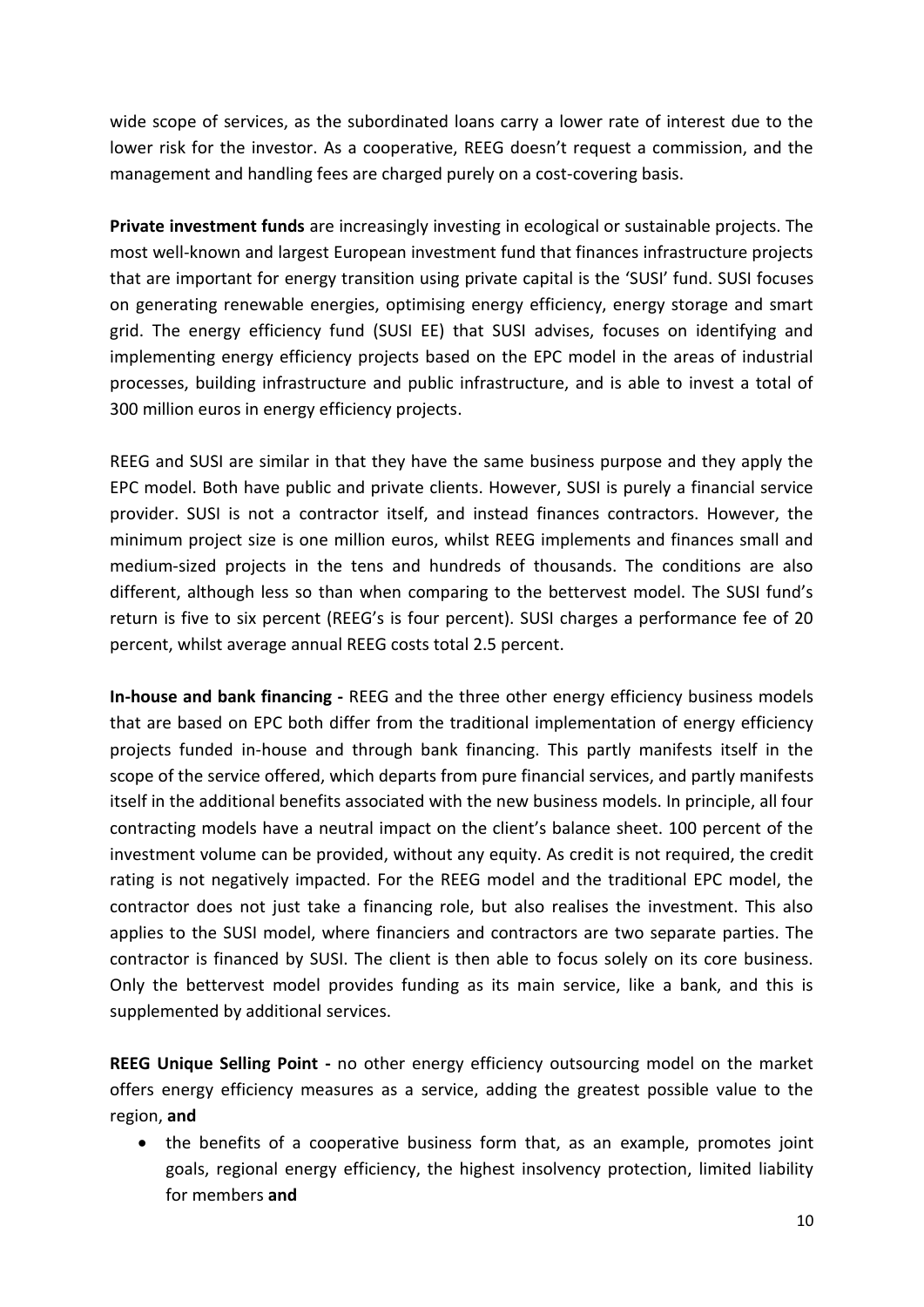an attractive investment opportunity in energy efficiency for citizens, all at the same time.

REEG is much more than just a financing model. It offers a one-off all-in-one efficiency package, from consultancy to technical partner selection, obtaining cost estimates and calculating profitability, implementing measures associated with a savings guarantee, through to financing; either in whole or in part.

It differs from banks, which finance energy efficiency measures with credit, from crowdfunding, which is a marketplace for credit tied to energy efficiency, from investment funds, which entrust third parties to carry out technical implementation (contractors), and from traditional contractors, which primarily set aside the economic interests of the owner and often have opposing business purposes. Last but not least, REEG's holistic approach manifests itself in its offering to citizens in the region to finance energy efficiency transition, meaning they therefore benefit from it.

# <span id="page-10-0"></span>**REEG approaches and steps**

Based on our experiences from the pilot projects, we see two ways in which an REEG can be established: a) By founding a new energy cooperative that is primarily dedicated to energy conservation and energy efficiency; and b) by expanding the business area of an existing energy cooperative.

Founding a new cooperative will take longer. More steps are needed. It has the advantage that the REEG structures will be specifically aligned with energy efficiency and it will be possible to include all relevant stakeholder groups from the start. If the REEG were to take the approach of expanding the business area of an existing energy cooperative, this would be a shorter process. However, the structures are not completely aligned with another business model (EPC) and it generally (still) does not represent all relevant regional stakeholder groups.

#### <span id="page-10-1"></span>**Founding a new cooperative in six steps**

#### <span id="page-10-2"></span>**Step 1: Form a founding working group**

Who can set the ball rolling for the founding of a cooperative? In principle, the initiative can be started by any of the local or regional players (stakeholders). This could be citizens who are committed to the environment, or cooperative banks, or even better, political and administrative representatives.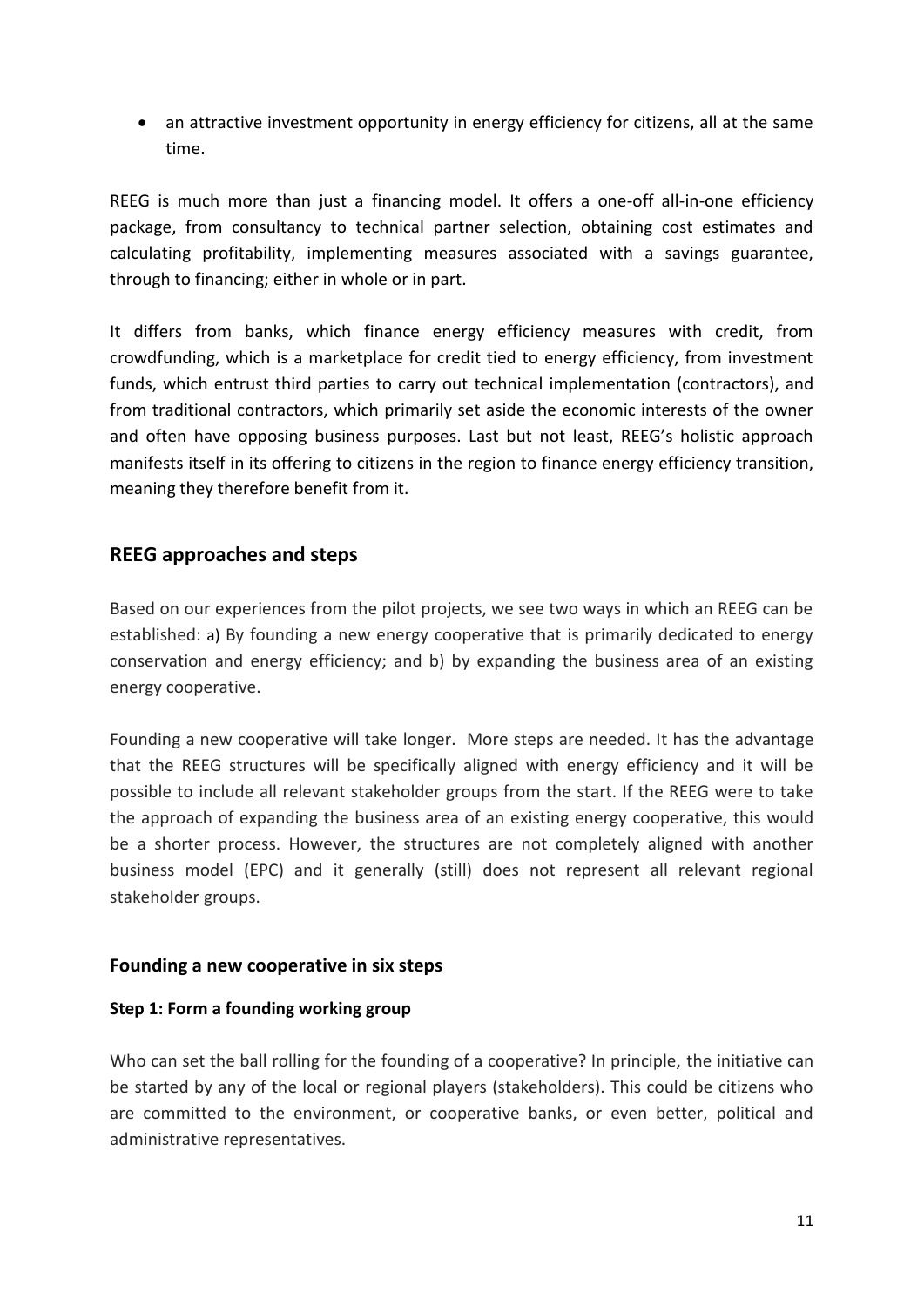The REEG project considered municipalities to be particularly well-suited to providing impetus to an REEG. They are generally at the heart of local climate protection and energy transition activities. Almost all municipalities support the national CO2 reduction targets and energy saving objectives through local or regional plans and programmes. There is barely one municipality that is not already actively contributing to energy transition.

And municipalities can also take on a leading role when it comes to energy efficiency - as an initiator, moderator and coordinator when establishing an REEG. If the initiative originates from municipalities, this generally improves the level of acceptance and participation of the relevant social groups in the project.

In the pilot municipalities, the project proved that it was beneficial for municipalities (towns and regions) to invite local or regional stakeholders who might be interested in energy efficiency to a kick-off meeting. The following groups or persons are considered to be potential invitees:

**Municipality representatives** (politics and administration), for example councillors for environment, heads of environmental agencies, heads of climate or energy agencies, climate protection managers, heads of building management/street lighting.

**Business representatives, e.g. Chamber of Industry and Commerce (Industrie- und Handelskammer, IHK) and Chamber of Trade (Handwerkskammer, HWK)**, e.g. the Guild of Craftsmen, the Electrical Guild, the Guild of Heating/Plumbing/Climate, development agencies, banks, energy agencies, energy consultants, project developers, the Federation of Cooperatives (Genossenschaftsverband).

**Citizen, association and science representatives,** e.g. associations, parishes, nature conservation associations and environmental associations, citizens' environmental initiatives, consumer advice centres, universities, technical colleges, etc.

The goal of the kick-off meeting is to introduce the REEG project and business model, and to encourage as many representatives from the three stakeholder groups of municipalities, businesses and citizens to declare their willingness to actively participate in establishing the REEG as part of a working group (REEG WG).

The REEG WG's main task is to create conditions for founding an REEG, which predominantly includes:

- drafting written articles of association for the cooperative and selecting an auditing association (legal framework);
- drawing up a business plan (commercial basis); and
- there being at least three founders and at least two people who are willing to take on a board member role, and of at least three people to take on a supervisory board role (HR basis).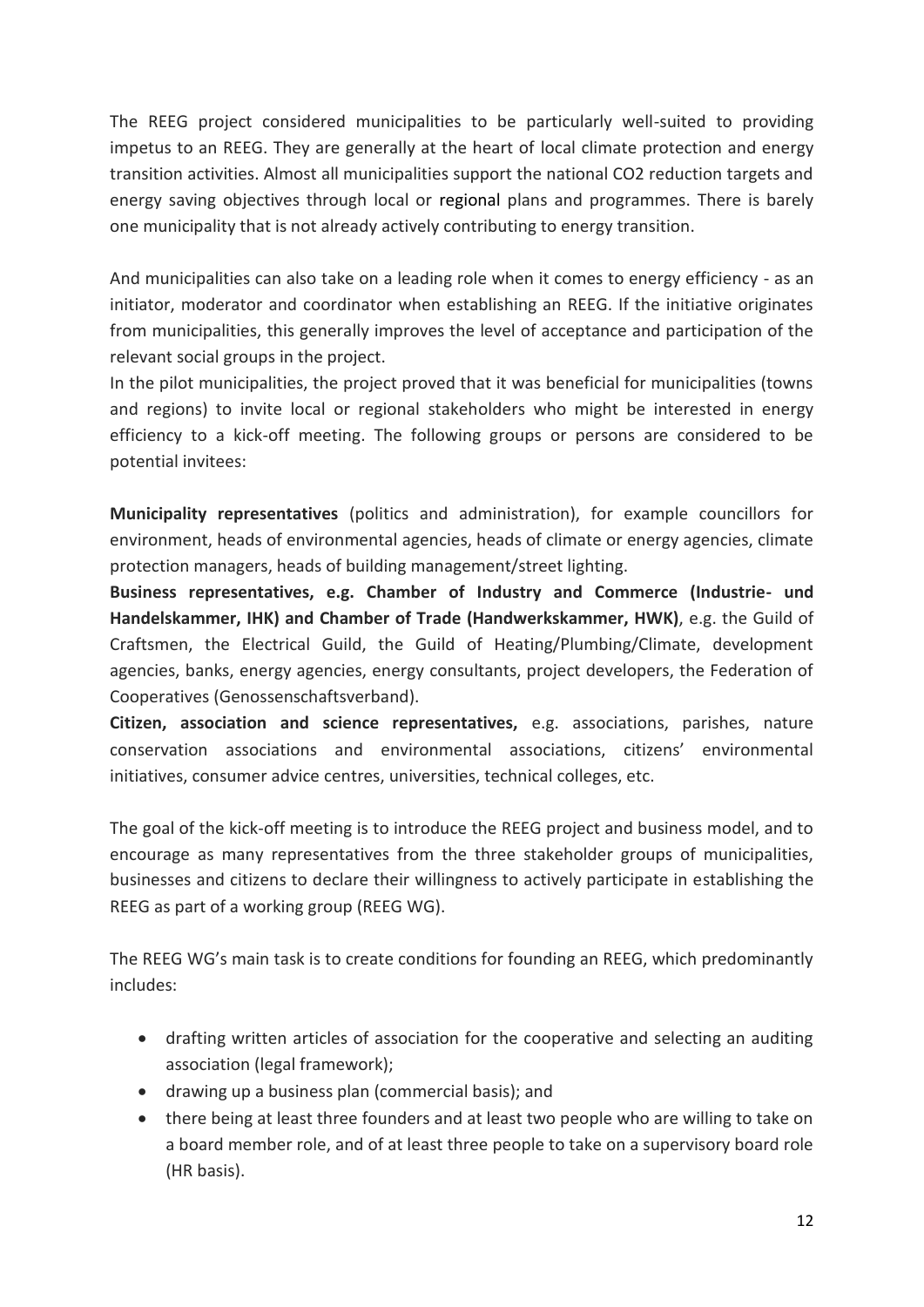In the pilot municipalities, it was proven to be a good idea to form sub-working groups (SWG) to draft the articles of association and to draw up a business plan.

#### <span id="page-12-0"></span>**Step 2: Drafting the articles of association**

The REEG's articles of association are its internal constitution. They particularly govern the legal relationships between the cooperative and its members. Based on the German Cooperatives Act (Genossenschaftsgesetz, GenG), the following points must be included: name and registered office of the cooperative; object of the company; regulations concerning the obligation to make further contributions (liability); provisions concerning the members' general assembly; provisions concerning the form of announcement for the cooperative; the amount to which individual members can become involved through contributions (shares in the business) as well as statements on the formation of a statutory reserve.

#### <span id="page-12-1"></span>**Step 3: Drawing up a business plan**

Initially, it is a practical step to estimate the regional potential for energy efficiency investments and capital from citizens. Persons who wish to found an REEG should have an idea of what efficiency measures would be feasible to whom, and to what extent from the perspective of profitability, and how many of these measures the REEG could realistically be involved with. In turn, this depends on the amount of capital that the REEG is able to acquire in the region.

Hence, a double potential analysis should be carried out: how much capital can be acquired and how big is the project's potential?

#### <span id="page-12-2"></span>**Step 4: Inaugural general assembly**

Once the articles of association have been drafted and the business plan has been drawn up, founding can take place as part of an inaugural general assembly. In this assembly, the founding group puts forward the REEG's business idea, the articles of association, the business plan, and where applicable, initial projects as well. It has been proven that a representative of the audit association is a good choice of leader for the inaugural general assembly, as they are already familiar with the REEG project and its specific features, possibly through previous assistance provided in drafting the articles of association and drawing up the business plan.

The REEG is founded by the founding members signing the articles of association. The founding members all form the first general assembly, which immediately follows. The general assembly decides on the number of supervisory board members and their term in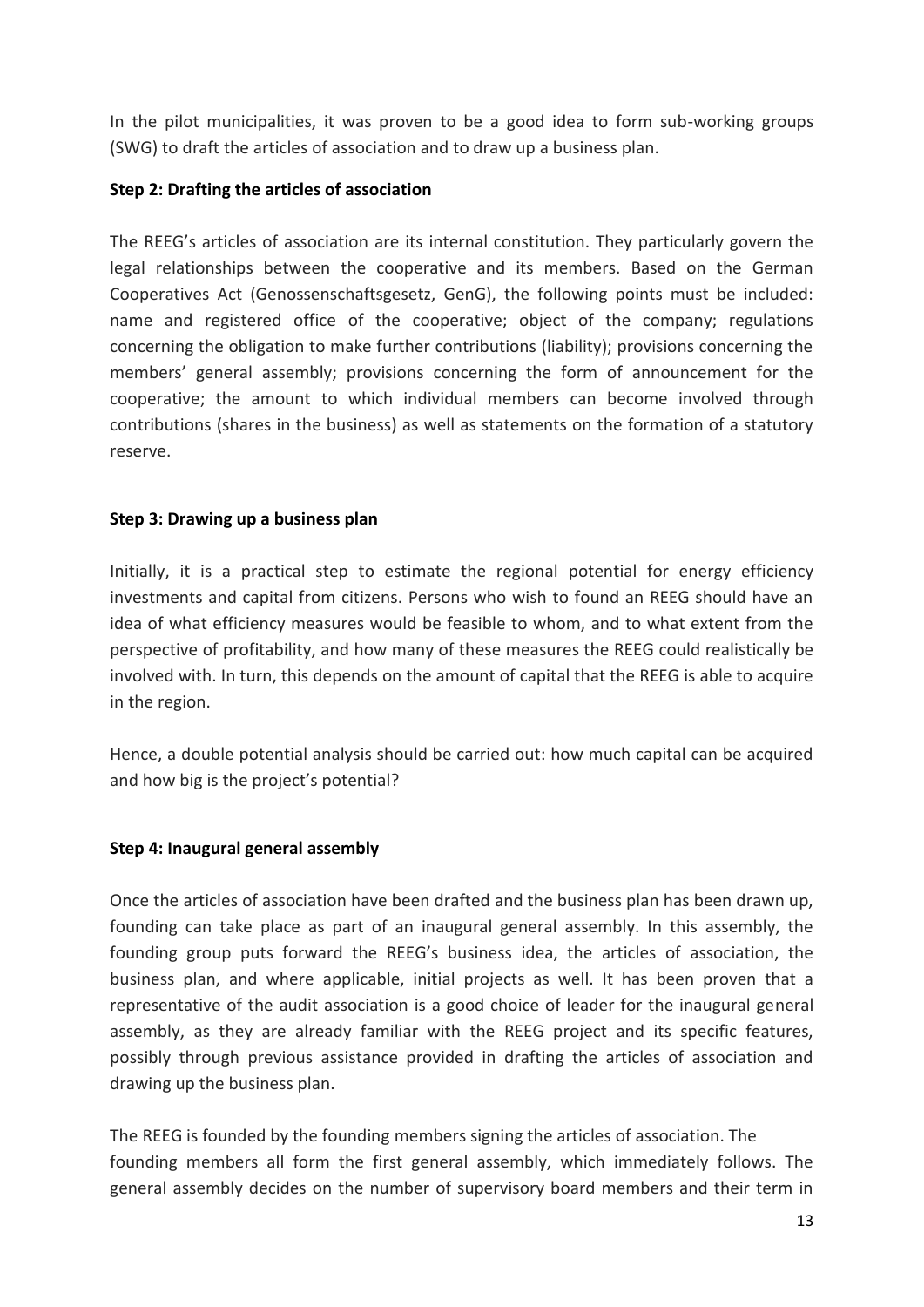office, and elects such members. Depending on the articles of association, either the supervisory boards or the general assembly then elect the board. As with the supervisory board, we recommend that there is an uneven number of members to avoid any stalemates being reached.

The REEG is in the course of formation once the articles of association have been defined. It can then be publicly represented. This is practical and helpful for the REEG's public communication, for member recruitment and for initial discussions for projects. It is not recommended that legal transactions are made in this phase, as all members are still personally liable to an unlimited extent whilst the REEG is in the course of formation. The limitation of liability to REEG assets shall only apply for the cooperative entered into the register (REEG e.G.). Therefore, up until registration, either no transactions should be made or only transactions that have no risk should be made.

#### <span id="page-13-0"></span>**Step 5: Auditing association opinion**

After founding, the REEG board shall engage the selected auditing association to audit the organisational formation documents (articles of association, business plan, etc.) All cooperatives in Germany must be members of a statutory auditing association (Federation of Cooperatives), which carries out such a formation audit. This is a key condition of becoming a registered cooperative. The auditing association confirms that there are no risks to the members' assets and no risks to clients in an audit opinion.

#### <span id="page-13-1"></span>**Step 6: Entry into the Register of Cooperatives**

<span id="page-13-2"></span>If the audit opinion has been provided, a request can be made for the REEG to be registered. For this purpose, the organisational formation documents that have been awarded the audit opinion must be sent to the Regional Court (Court of Registration) responsible for the Register of Cooperatives where the REEG has its registered office. The board's signatures must be notarised when being entered into the Register of Cooperatives. The notary then registers the REEG via the Court of Registration's electronic court mailbox. The REEG receives confirmation of registration in writing, as well as an excerpt from the register. Once registered, the REEG is a legal entity and a business within the meaning of the German Commercial Code (Handelsgesetzbuch, HGB). Limitation of liability now comes into effect for the board, and the REEG is able to accept other members.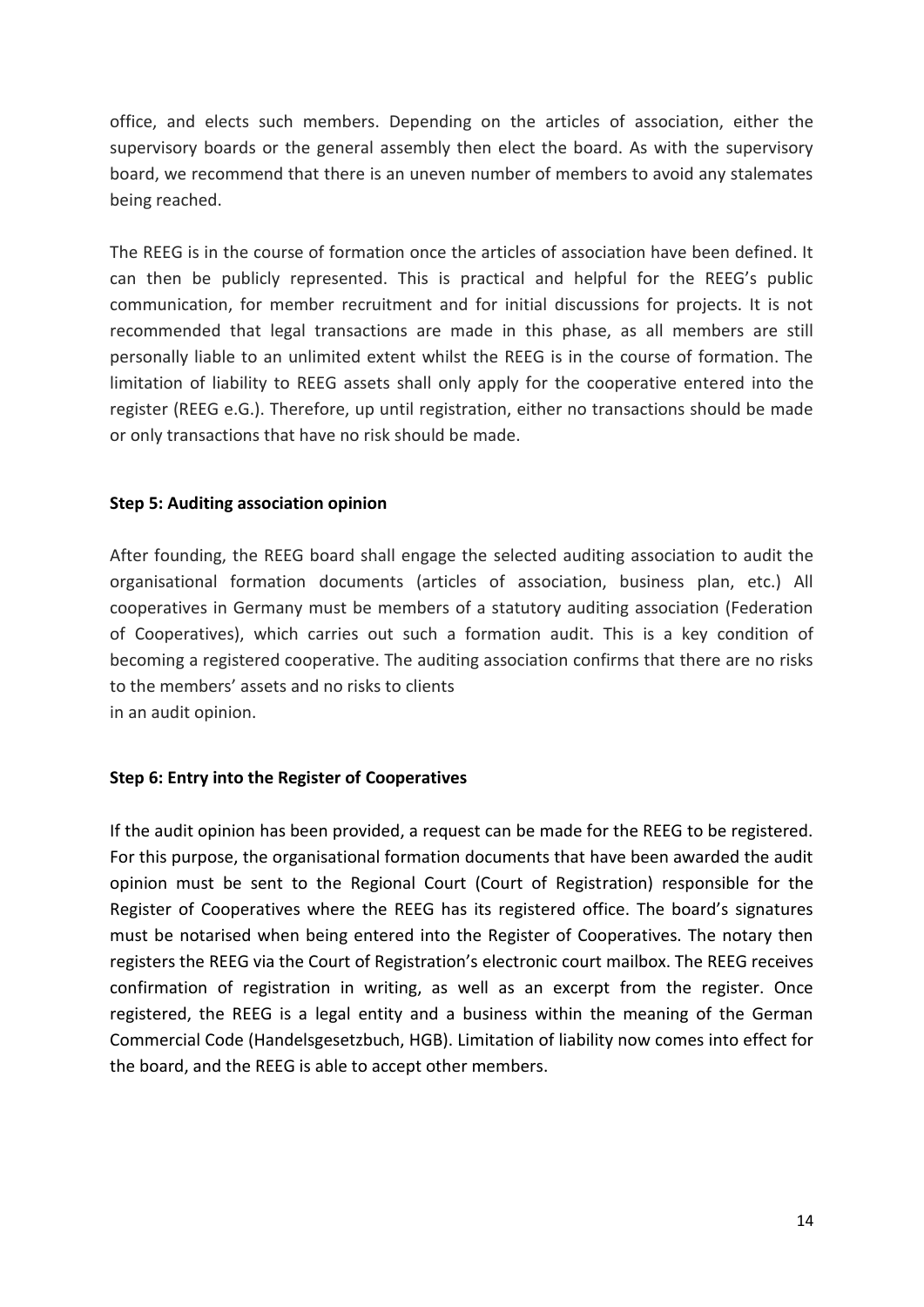## **Expanding the business area of an existing cooperative**

The approach of expanding the business area of an existing energy cooperative to become an REEG is a shorter process. Less steps are required, as the cooperative has already been founded and the bodies have been appointed. If there is an existing energy cooperative, a review should be carried out to determine whether it can be converted into an REEG.

The prerequisite is that the existing cooperative is prepared, and in the position, to expand its business area to energy efficiency and to restructure the cooperative accordingly. It is not sufficient to simply supplement the articles of association. Energy efficiency is a different and more complex matter than building and operating renewable energy plants. Firstly, it changes the number of projects and the size of projects. Whilst traditional energy cooperatives carry out a few large-scale projects in the millions, energy efficiency cooperatives have a number of comparatively small-scale projects. The investment amounts generally range from 10,000 euros to less than 100,000 euros here. Accordingly, the overall expenditure required to manage the cooperative's projects is also higher.

Secondly, energy efficiency measures require a number of completely different technologies. There are around a dozen cross-sectional technologies that are used in practically all industries, and hundreds of industry-specific efficiency technologies. These relate to heating just as much as they relate to electricity and fuel. Even if the cooperative doesn't have this technical know-how itself, and 'just' has to manage technical resources, this cannot be done with the volunteering structures of traditional energy cooperatives. Here, a key point is: an REEG needs full-time management!

Thirdly, the membership structure is generally different. In its pure form, the REEG is a citizens cooperative that represents all large regional stakeholder groups, i.e. not just citizens but also municipalities and businesses. However, existing cooperatives may not want the structure to change.

But if a consensus can be reached for reclassification, it is the easiest way to form an REEG from a formal view point. It eliminates the need to form a new cooperative and look for board and supervisory board members. The preparatory phase for the REEG is generally significantly shorter. Establishment is also cheaper as the initial audit fee and any registration fees do not apply.

In terms of process, the following steps are relevant for an existing energy cooperative expanding its business area:

#### <span id="page-14-0"></span>**Step 1: Willingness of an existing cooperative to be involved in the EPC business area**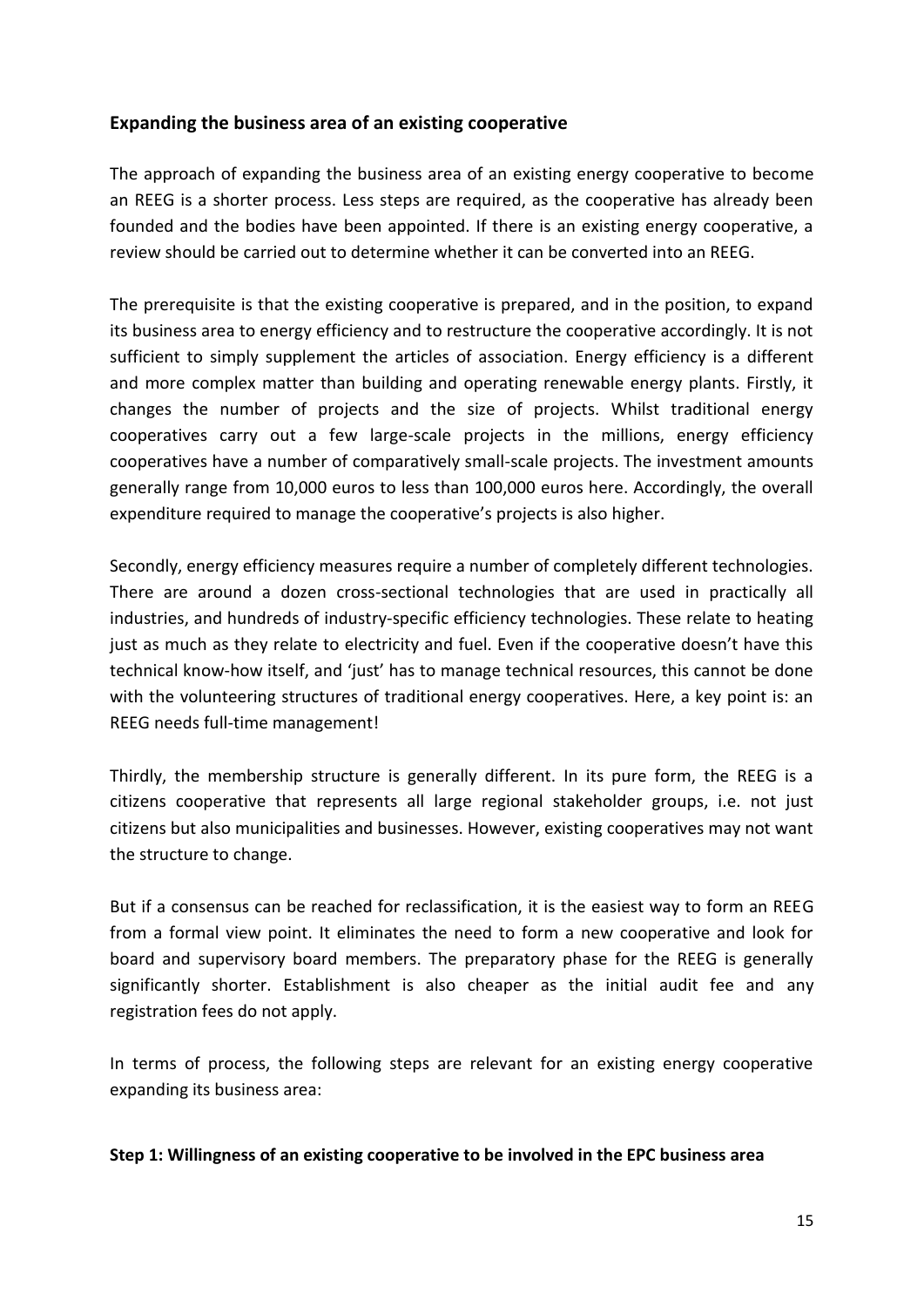It is key that the existing cooperative and its bodies (board, supervisory board, general assembly) are willing to expand the practical business activity beyond the traditional fields of electricity generation, heat generation and grid operation to the new business area of energy efficiency, in the knowledge that EPC is a different type of business. On the other hand, including energy efficiency as an energy cooperative's business object brings together something that goes hand in hand with energy transition: expanding renewable energies and energy savings.

#### <span id="page-15-0"></span>**Step 2: Amendment to the articles of association (if necessary)**

Many energy cooperatives have either not defined energy conservation and energy efficiency as the purpose and object of the cooperative at all, or have not defined it sufficiently for the purposes of operating as an REEG. In this case, the articles of association must be amended through the general assembly. This approach was taken by the existing VR EnergieGenossenschaft Oberbayern Südost e.G., alias REEG Berchtesgadener Land, in the pilot project.

A number of energy cooperatives have already adopted measures for improving energy efficiency and for energy contracting into the articles of association, without having previously had this type of business activity - for example, Energie- Genossenschaft Fünfseenland e.G., Herrsching (Bavaria). In such cases, the articles of association may not need to be amended, which once again simplifies and shortens the process of establishing the REEG.

#### <span id="page-15-1"></span>**Step 3: Adding energy efficiency to the business plan**

Even if the articles of association do not have to be amended, the business plan does. This is to add 'energy efficiency'. In principle, this process is not different to the process followed when founding a new cooperative, except that the amended plan does not have to be reviewed by the auditing association straight away, and instead the review can be deferred to the next regular annual audit.

# <span id="page-15-2"></span>**Step 4: Entering the amendment to the articles of association into the Register of Cooperatives (if necessary)**

If the articles of association have been amended, a resolution must be passed by the general assembly for the amendment and it must be entered in the Register of Cooperatives by a notary.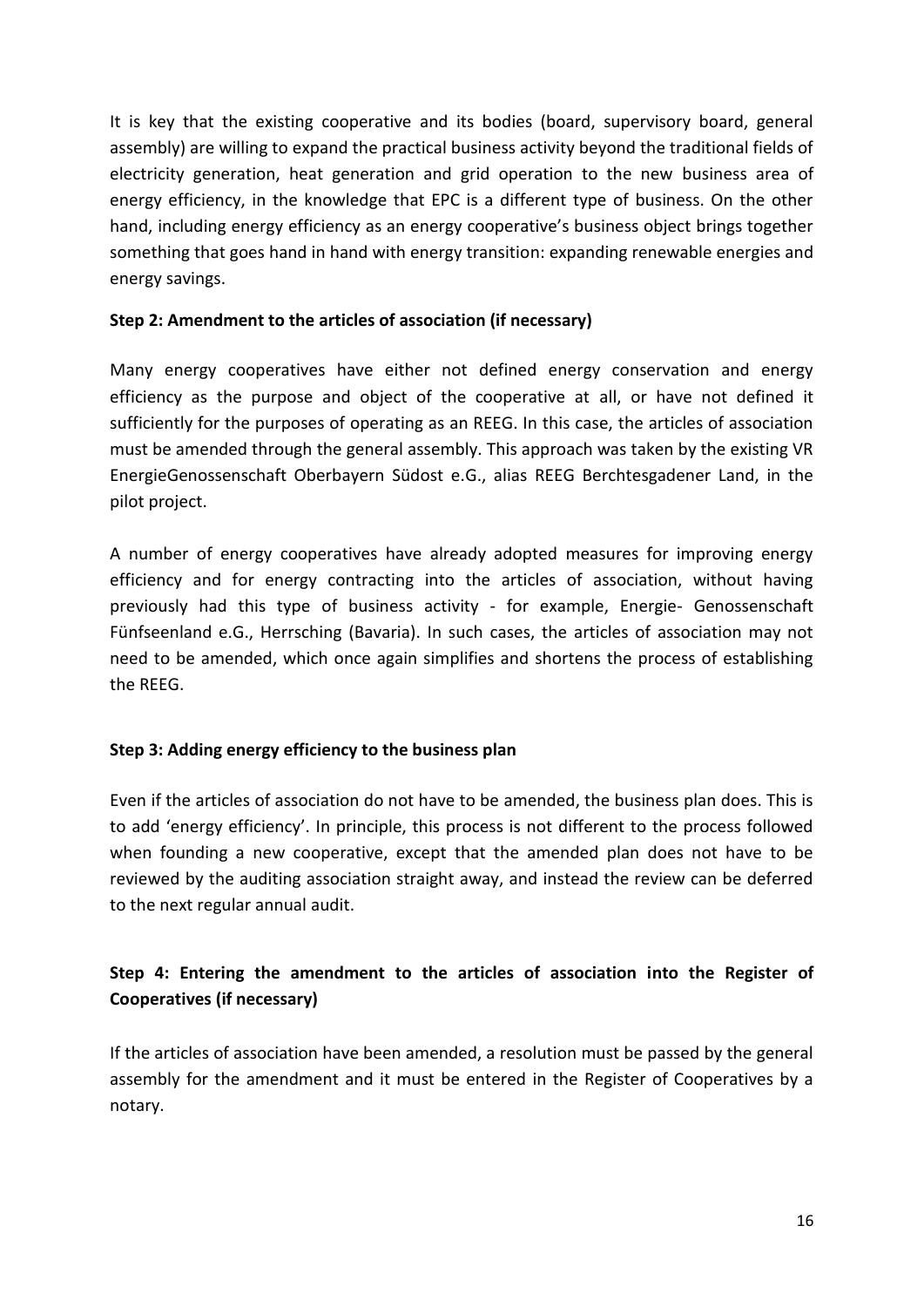# <span id="page-16-0"></span>**REEG's practical business in four phases**

# <span id="page-16-1"></span>**Phase 1: Feasibility review**

## <span id="page-16-2"></span>**Step 1: Differentiating clients**

This involves a basic assessment of whether a client request can and should be pursued by the REEG or whether it is feasible from the perspective of the REEG.

If this concerns **private clients** such as companies, a church organisation, an association or another private establishment, the client can award the required measures to an energy service provider without a formal tendering process.

In contrast, **municipal clients and other clients in the public sector** are subject to public procurement law (Vergaberecht). They are required to put out a tender for deliveries, building services and other services, which also includes energy performance contracting (EPC). The REEG can take part in public EPC tenders and bid in these.

**Credit checks** also have to be carried out for private companies, whereas this step can be omitted for municipalities or businesses in the public sector. For clients such as church organisations or associations, the respective REEG board enquires about creditworthiness. For companies, it is recommended that creditworthiness is checked first (e.g. by using Creditreform), before further steps are taken.

#### <span id="page-16-3"></span>**Step 2: Identifying measures**

For public sector clients, the tender generally sets out the measures subject to the REEG feasibility review. For private clients, there are two possibilities: Clients who already have a clear idea of what energy saving measure(s) they want to implement - for example, installing an efficient lighting system - and clients who initially just want to know what energy efficiency measures would be suitable for implementing in their business or facilities. If the client already has a clear idea what it wants, you can skip to step 3, 'Feasibility review'.

If the client wants an initial overview of all suitable efficiency measures, an initial consultancy session with a qualified energy consultant is recommended. **Energy consultancy** is a systematic process through which sufficient information about the existing energy consumption profile of a building, an operation or an industrial or commercial system is requested in order to determine and quantify the options for economic energy conservation and to summarise the outcomes in a report.

The REEG does not provide energy consultancy itself. It refers its clients to an energy consultancy network in the region and, if requested, assists in finding a suitable energy consultant. Energy consultants offered include consultants from B.A.U.M. Consult GmbH.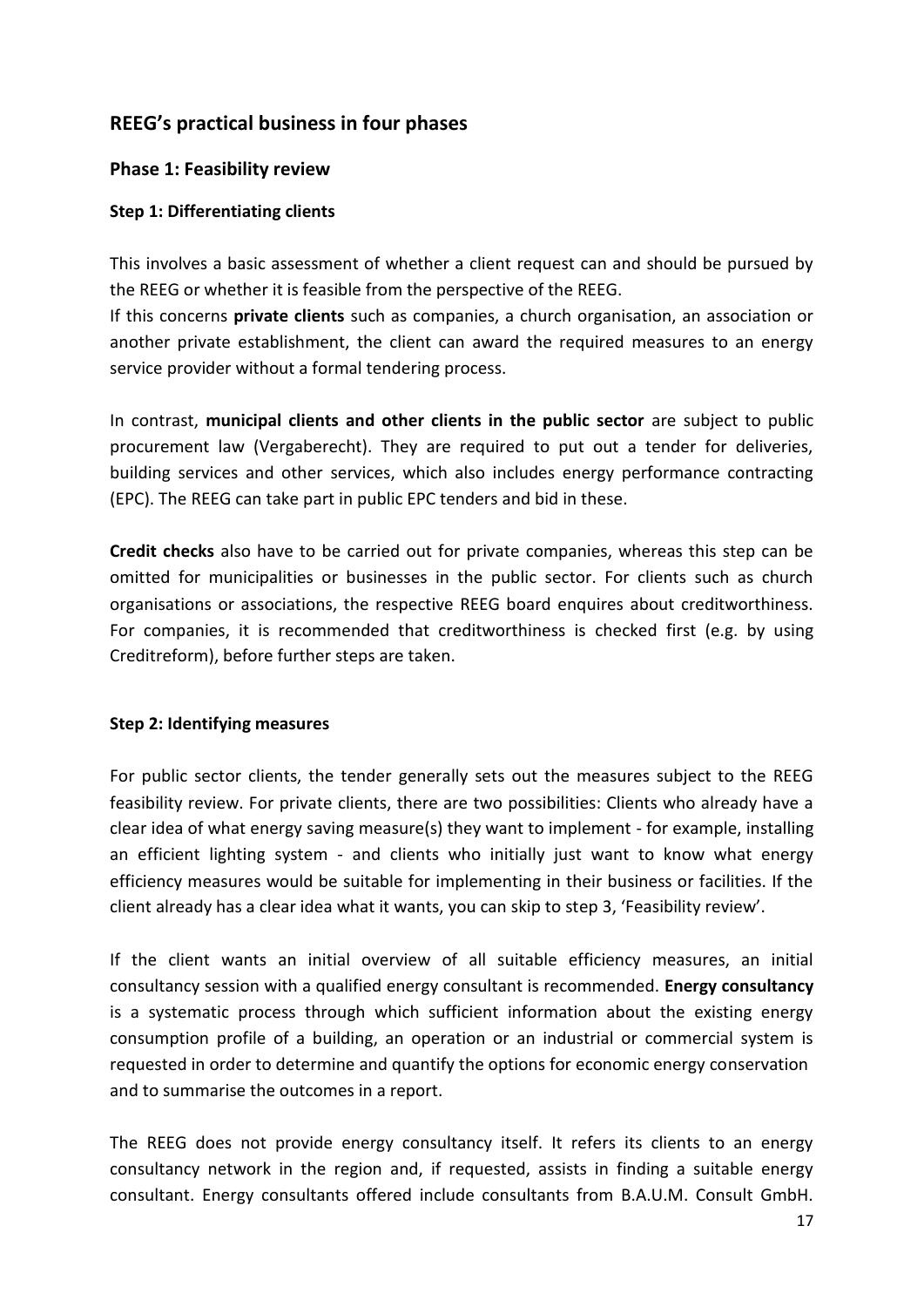The client must select and engage the energy consultant itself. The REEG recommends that its clients use available state **funding programmes** (e.g. the 'Energy Consultancy in Medium-Sized Businesses' funding programme), where applicable. The objective of energy consultancy is to contribute to bridging the information gap in small and medium-sized enterprises, recognise energy saving potential and realise energy savings.

#### <span id="page-17-0"></span>**Step 3: Feasibility review**

To be able to decide whether an REEG taking on a requested energy efficiency measure is economically viable, a feasibility review has been developed that every REEG can use. If this is successful, you can skip to Phase 2, 'Preparing an offer'.

The aim of the feasibility review is to determine whether the measures required are expected to be feasible under REEG conditions within an acceptable payback period. For this purpose, B.A.U.M. Consult offers an Excel-based evaluation tool. Each REEG can ultimately decide for itself what payback period is 'acceptable' to them.

In the B.A.U.M. model, we have set the standard upper limit at seven years for companies, twelve years for municipalities and ten years for church organisations and other not-forprofit institutions such as associations. It is possible to exceed the upper limits in certain cases.

The first foundation for the feasibility review is a simple **questionnaire** that is applicable to all user groups (companies, municipalities, etc). The questionnaire

- 1. helps to identify areas in which the establishment is planning or wants efficiency measures; and
- 2. determines key energy figures that can be used for an initial numerical comparison between the starting point and the future situation.

Based on the input given in the questionnaire, the REEG decides whether it is appropriate for the REEG to implement the measures. If it is, other important information is obtained from the requesting establishment or the potential suppliers of the new equipment.

The actual **feasibility review** can then be carried out using the Excel-based tool. This allows runtimes, risks and effects for the measures to be assessed, using the results of the questionnaire and the variable assumptions. The computational tool uses a number of input parameters about a planned measure to determine a number of evaluation results, which are mainly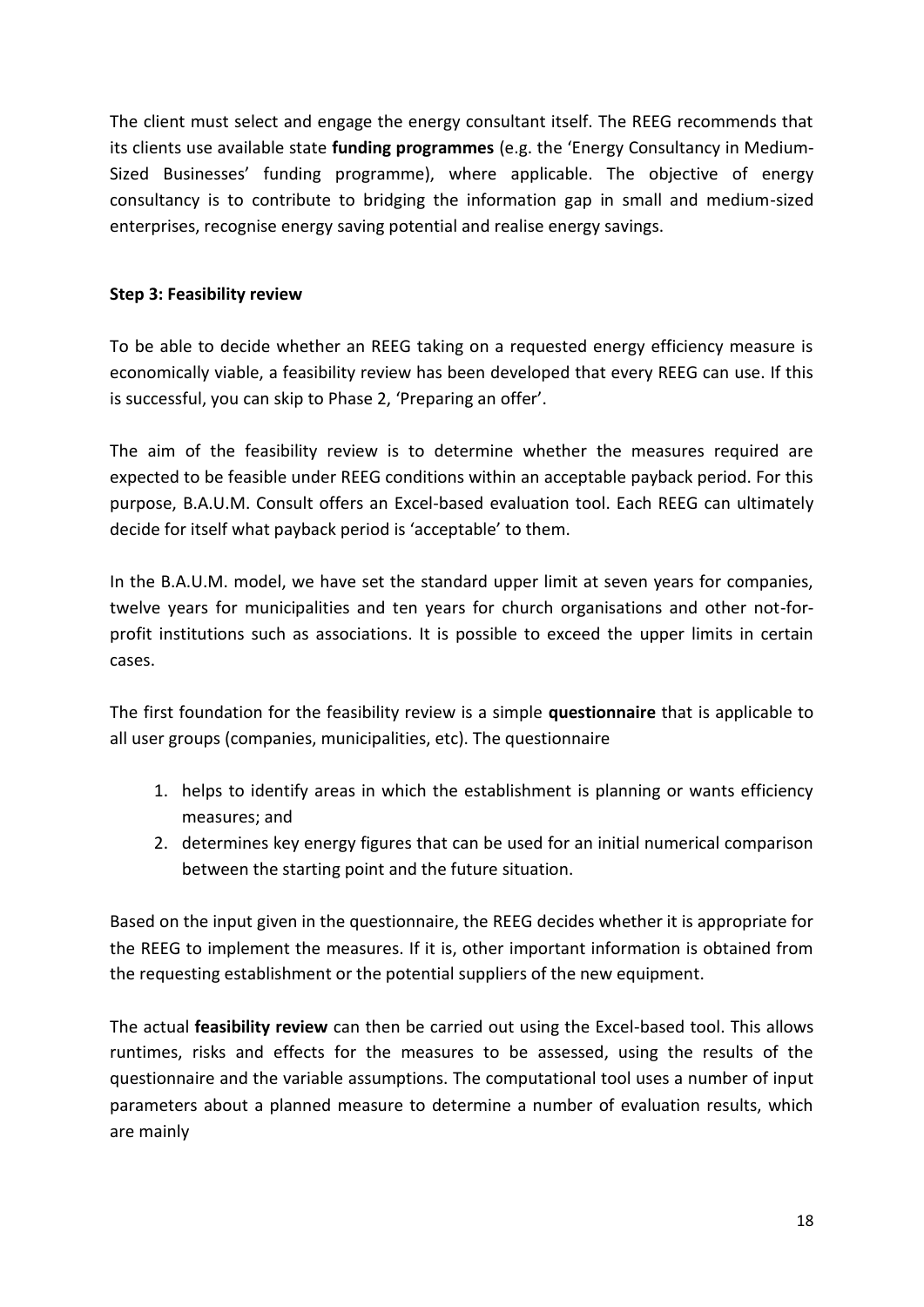- the cash flow when an REEG realises and finances the measure, taking into account a complex investment plan with the project owner's equity ratio (equity or debt capital, subsidies) where necessary; and
- the effects of efficiency measures on CO2 emissions.

The tool helps those responsible at the REEG to easily evaluate the 'feasibility' of a measure. Loosely speaking: if the tied-up capital period for the REEG investment is shorter than the guarantee period for the equipment installed, the measure can generally be financed by the REEG. This means: the investment can be repaid using savings before the guarantee period ends.

# <span id="page-18-0"></span>**Phase 2: Preparing an offer**

An offer is prepared as an energy savings guarantee contract if the feasibility review was successful. In the contract, the REEG guarantees the client energy savings, or annual cost savings, as a percentage and estimates the contracting rate that the client is required to pay each month to the REEG if it accepts the offer. Phase 2 is the most significant and most expensive phase in the whole project process.

# <span id="page-18-1"></span>**Selecting technical partners, obtaining quotations, technical partner contract**

In contrast to the private energy saving contractors on the market, the REEG does not implement measures itself, and instead employs qualified partners for the entire technical implementation - from the region if possible. Here, a number of different configurations are possible for technical partnerships, where consortia of technical partners are generally used:

- regional craftsman's businesses together with equipment wholesalers and a planning office if necessary;
- specialist optimisation firms for a certain technology, e.g. for optimising lighting, heating systems or refrigeration technology, that offer a one-stop-shop for planning and technical implementation, but may also be prepared to cooperate with regional businesses for technical implementation; and
- plant manufacturers together with a regional craftsman's business and a planning office if necessary.

The top criterion for selecting the technical partner is the qualification and willingness of the partner to provide an energy savings guarantee to REEG that the REEG can pass on to the client. REEG is of the opinion that the savings guarantee used in conventional contracting models, with costly regular checks throughout the whole contractual period, is materially disproportionate to the costs of the guarantee.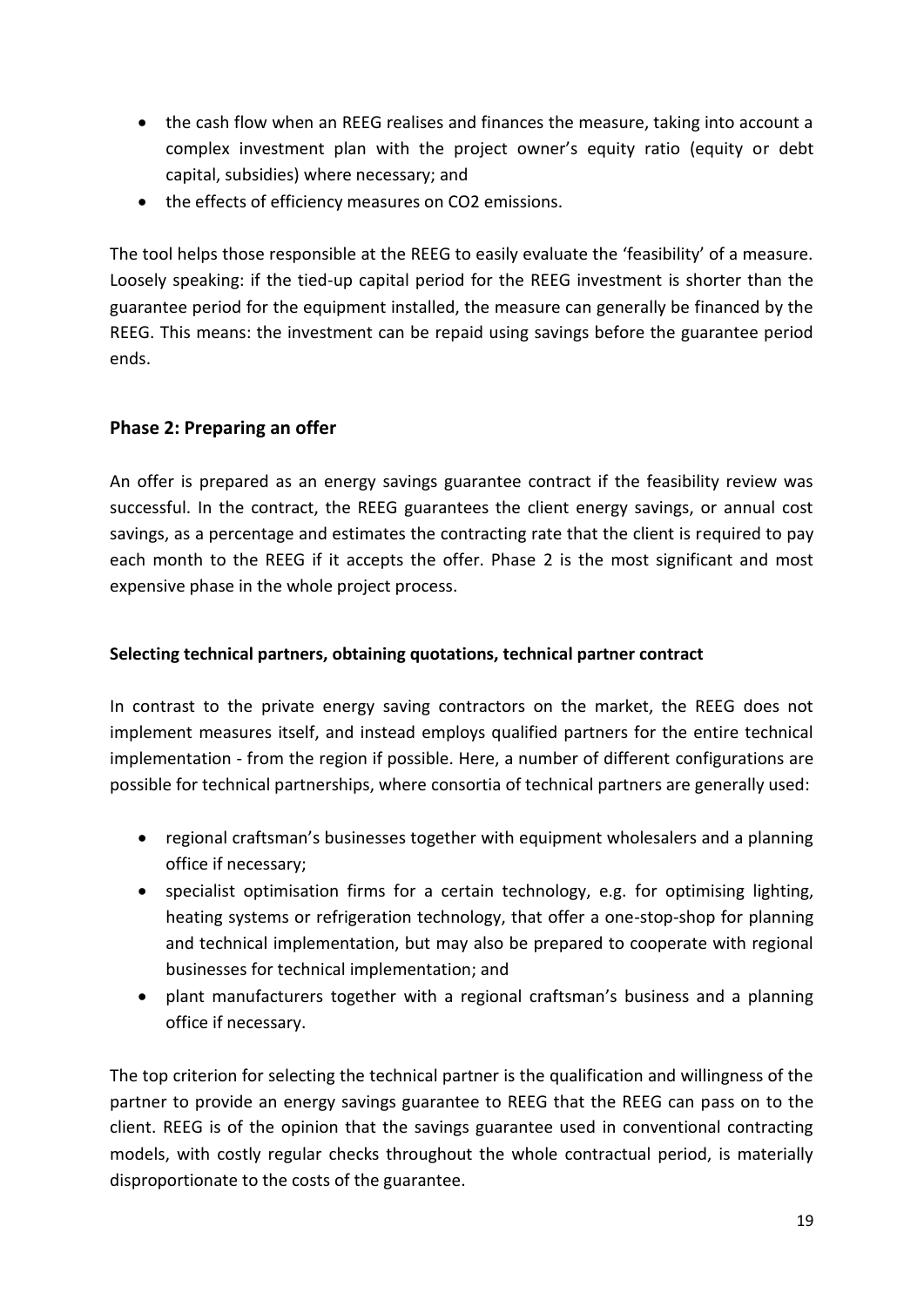The savings guarantee used by the REEG is a special **simplified version of a savings guarantee**, which is reasonable for the technical partners and sufficient for the REEG and clients. The energy savings guarantee contract outlines the specific details of the simplified savings guarantee.

#### <span id="page-19-0"></span>**REEG technical partner contract**

For several technical partners, just one contract is generally concluded between the REEG and the consortium leader. The object of the contract is both REEG services and technical partner services.

Most significantly, the latter includes an energy savings guarantee for the REEG. Furthermore, the technical partner assumes a quality guarantee and a warranty for the newly installed equipment, where the warranty period is determined on a case-by-case basis.

The warranty period should at least be equal to the contractual term. Extensions to the warranty may be negotiated for longer contractual terms. In return, an amount shall be specified in the contract for a fee payable by the REEG to the technical partner for the services provided. The planning costs are generally included in the fee. In addition, special agreements can be made, for example concerning who bears the costs of detailed planning if the contract falls through.

#### <span id="page-19-1"></span>**Calculating the contracting rate**

An offer is prepared based on a calculation of monthly contracting rates in accordance with the client's financing wishes. REEG offers 100 percent financing, so that the measure has a neutral impact with respect to the client's budget, or has a neutral impact with respect to the government's budget, where applicable. However, a mix of financing is also available, where the client and the REEG split the financing using a fixed ratio.

For 100 percent financing, the contracting rate is calculated by the REEG as follows: The starting point is the REEG's costs. These consist of interest costs for capital and the cooperative's operating and management costs. Each REEG must set the cost amount, taking its own circumstances into account. The contracting rate is then calculated like an annuity loan.

The REEG has used the B.A.U.M. Zukunftsgenossenschaft conditions as a reference. Like an annuity loan, it calculates the contracting rate by using an existing calculation tool. 4 percent is for interest on subordinated loans, 3.15 percent is for operating and management costs and 2 percent is for the risk premium. The cooperative's average costs are calculated at around 2.5 percent p.a. without taking into account interest on capital. These conditions are extremely favourable in comparison to other contracting offerings.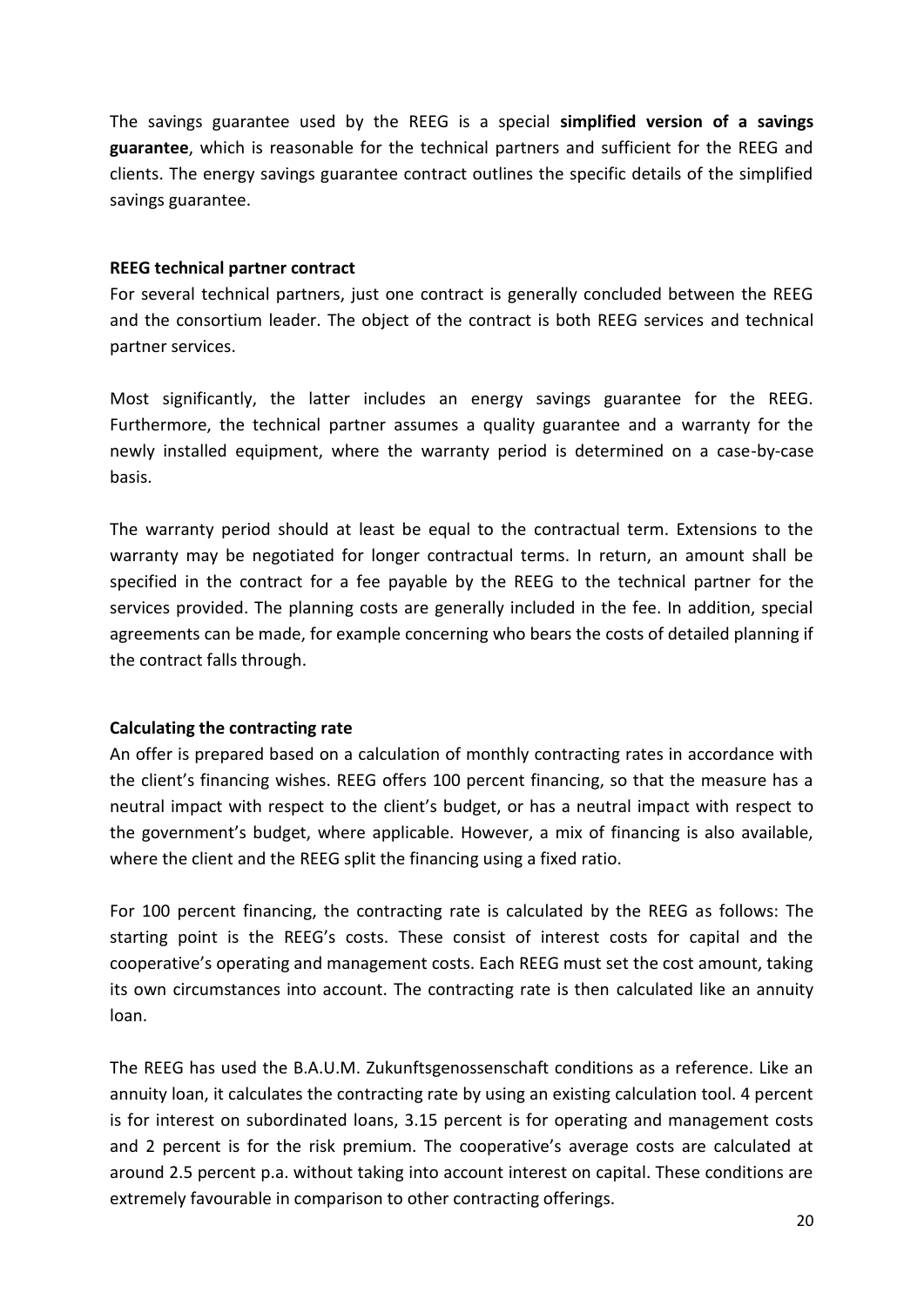#### <span id="page-20-0"></span>**Offering clients an energy savings guarantee contract**

As the name suggests, the contract includes a savings guarantee for the client, which is secured by the technical partner (see above). The guarantee is defined as follows: The REEG determines the average annual requirement of energy consumption that can be influenced together with the client. The basis for this was the data from REEG's submitted concept. Where applicable, the previous findings of a certified energy consultant fed into this.

The REEG guarantees the client that its energy consumption will decrease even if the requirement does not change and the equipment is not changed. The guaranteed saving is solely based on technical measures.

Other aspects (for example, use changes, change of energy supplier or change in energy prices or taxes) are not taken into consideration.

If consumption measurements are taken as part of acceptance, the parties shall take the consumption measurements before measure implementation begins, based on Annex A5 of the contract, and repeat this measurement when the measure is accepted.

Both parties record the outcome of the measurement. If the measurement taken out based on Annex A5 shows that the savings guaranteed by the REEG have been achieved (with an agreed tolerance of  $+/-$  5 percent), the installed assets are approved. A typical energy efficiency measure that is generally used in this process is the installation of a voltage regulator.

Should the measurement show that the savings guaranteed by the REEG have not been achieved, the REEG has an opportunity to rectify this, in accordance with Annex A5. In turn, if the outcome of the measurement is not in line with the saving guaranteed by the REEG, the client may withdraw from the contract or renegotiate the conditions of the contract.

#### <span id="page-20-1"></span>**Phase 3: Project implementation**

When the client concludes the contract, it is purchasing a service package from the REEG. The REEG management's responsibility is to monitor the technical implementation of measures by technical partners for the client and to intervene in the interests of the client if necessary. The implementation of measures ends upon turnkey handover, including the acceptance report and any general documentation for ISO 50001 (presentation of CO2 white certificate).

#### <span id="page-20-2"></span>**Phase 4: Contractual term**

During the contractual term, the REEG is obligated to provide a guaranteed savings warranty in accordance with the energy savings guarantee contract, and to provide a warranty as part of the manufacturer's guarantee and the technical partner's guarantee. After the contractual term, the client generally obtains ownership of the equipment.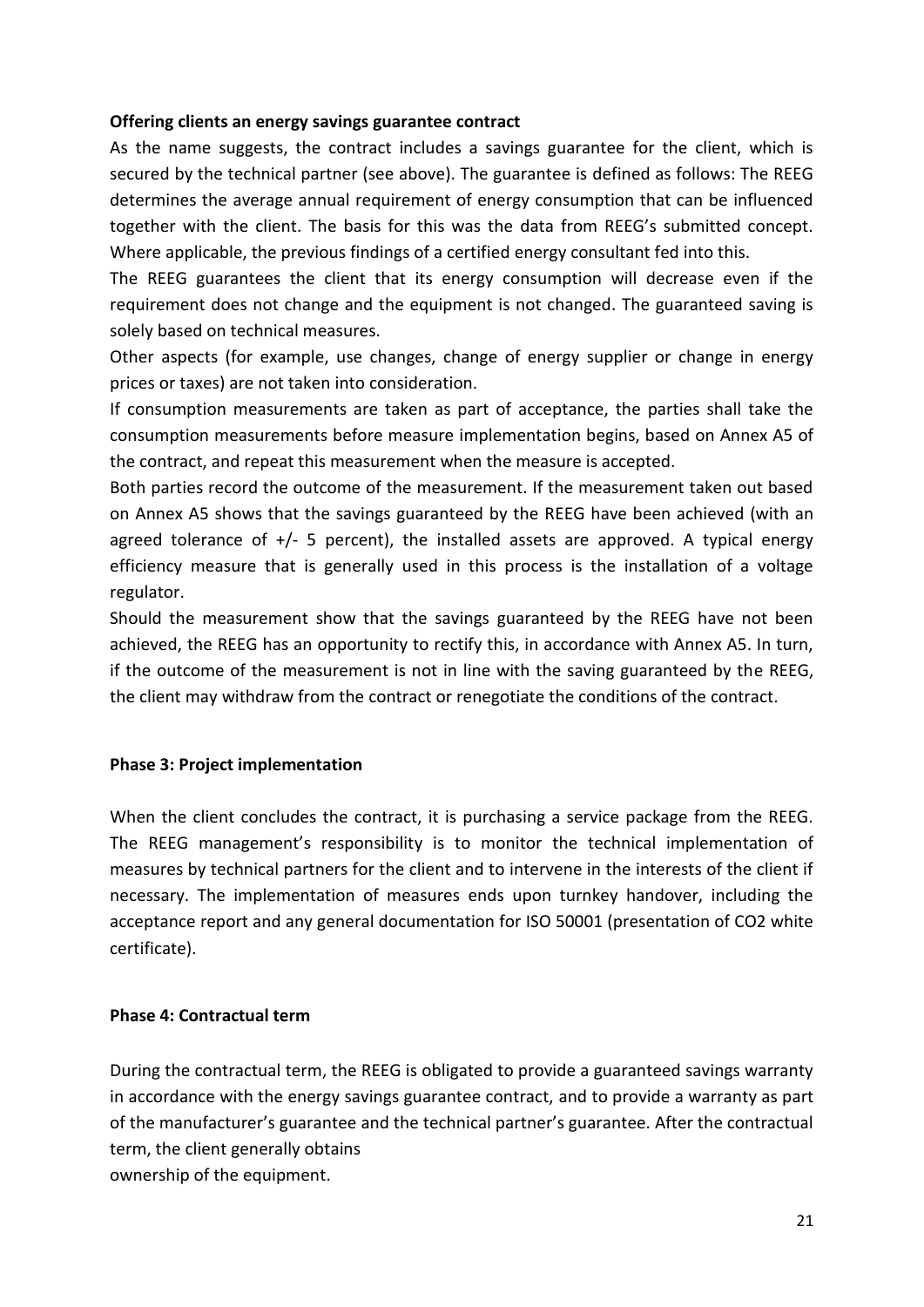# <span id="page-21-0"></span>**Outcomes and experiences from the pilot project**

## <span id="page-21-1"></span>**General**

#### **Selecting pilot municipalities**

The following criteria was used to select pilot municipalities:

- 1. Different sizes and structures for pilot municipalities
- 2. Balanced distribution in the area
- 3. Sufficiently large population of businesses, public bodies and not-for-profit institutions as well as private households for the REEG's business activity
- 4. Outstanding municipal commitment to climate protection, or energy efficiency/energy conservation
- 5. Citizen commitment to climate protection/renewable energies/energy conservation issues
- 6. Other sustainable activities in the municipality
- 7. Municipal interest in the REEG model project

The three municipalities selected by the REEG project are of different sizes and structures: With around 102,000 residents, the administrative district of Berchtesgadener Land (BGL) is characterised by its rural nature. With around 75,000 residents, the city of Norderstedt is a medium-sized city in the affluent suburbs of Hamburg; a strong economic area with large national and international companies. With around 240,000 residents, the city of Aachen is at the centre of the general Aachen region, which is characterised by small towns and rural areas. All three municipalities have examples of outstanding activities in municipal climate protection and/or energy efficiency/energy conservation. The municipalities were selected after receiving a commitment from the mayors of the cities of Aachen and Norderstedt as well as from the District Council for the Berchtesgadener Land administrative district to take part in the practical implementation of an REEG. This meant that practical project work could begin locally.

The project was initially presented in greater detail to municipal political and administrative representatives in the pilot municipalities and the subsequent approach was agreed locally. To this end, discussions were held with the District Council for the Berchtesgadener Land administrative district, the mayors of the cities of Aachen and Norderstedt and the Councillor for Environment for the city of Aachen, in which the respective climate protection officers and other administrative members of staff also took part.

#### <span id="page-21-2"></span>**Legal obstacles when applying the REEG model**

The pilot project showed that applying the REEG model in practice meant encountering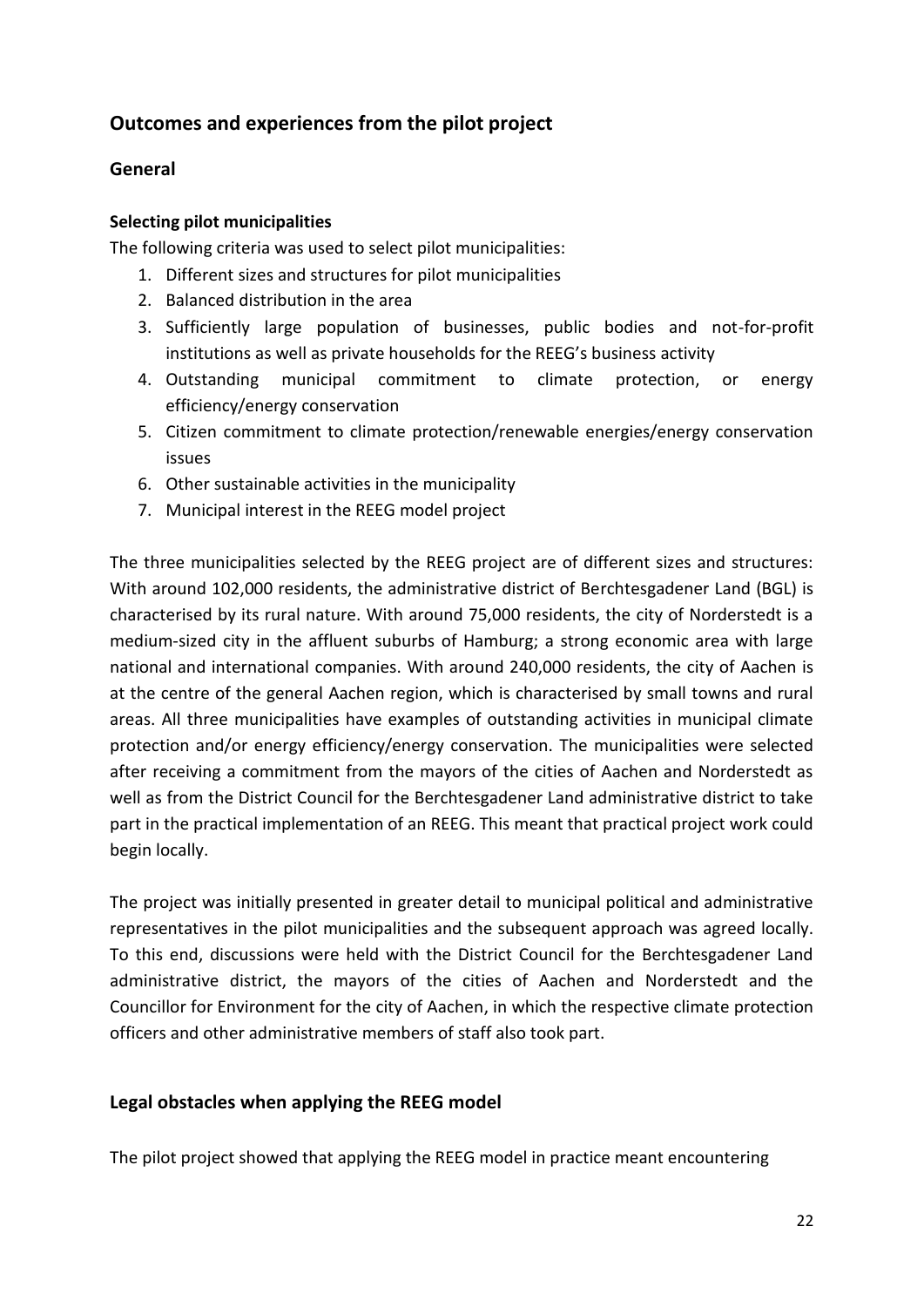legal obstacles. These mainly related to applicable subsidy law and budgetary law. Both legal frameworks do not take the new and innovative EPC instrument into sufficient consideration (yet).

#### <span id="page-22-0"></span>**Subsidy law - funding programmes for companies**

REEGs are legal companies. With respect to energy efficiency projects, they have the status of an investor. They are subject to the 'de minimis' rule under subsidy law. This is taken from the European Union's competition law and sets the threshold applicable to state subsidies given to companies where the threshold set is considered to not violate the fundamental ban on aid or subsidies, and the economic benefits gained compared to competing companies that do not receive such a subsidy are considered to be minor and thus negligible. For general de minimis subsidies, the threshold is currently 200,000 euros.

However, this transparent rule for 'normal' companies is counter-productive when applied to the REEG as a company (and other contractors).

This results in clients who engage a service provider to implement energy saving measures possibly losing potential subsidies and thus being in a worse off position than competitors who implement similar measures using their own funds.

Formally, the REEG is an investor, which means that the de minimis rule applies to it and not clients. The REEG only receives state subsidies to implement energy efficiency measures up to a threshold of 200,000 euros, even if it doesn't keep the subsidy and instead passes it on to clients. As the REEG has many clients, the threshold is reached by implementing just a few energy efficiency projects. The REEG then receives no further subsidies and can no longer pass these on to clients.

As a result, companies who have energy efficiency measures implemented by the REEG or another energy service provider lose subsidies due to the application of subsidy law. This loss can be significant. Based on the current 'German Federal Office for the Control of Exports (Bundesausfuhramt, BAFA)' funding programme for using highly efficient crosssectional technology, the funding rate for small and medium-sized enterprises is 30 percent. As an example, if the investment sum is 100,000 euros, the client loses 30,000 euros, and even for a smaller investment of 30,000 euros, the amount lost is 9,000 euros.

In the worse-case scenario, the subsidy loss leads to potential clients not implementing the project through the REEG, possibly even in cases where the project cannot otherwise be implemented. In the best-case scenario, there is a significant extension to the payback period, which means lots of projects not passing the REEG feasibility review. From the experience gained from the pilot project, it was clear that REEG clients attach great importance to not losing subsidies that they would have received

had they not used REEG as an energy service provider and had they been the investor within the meaning of the funding guidelines.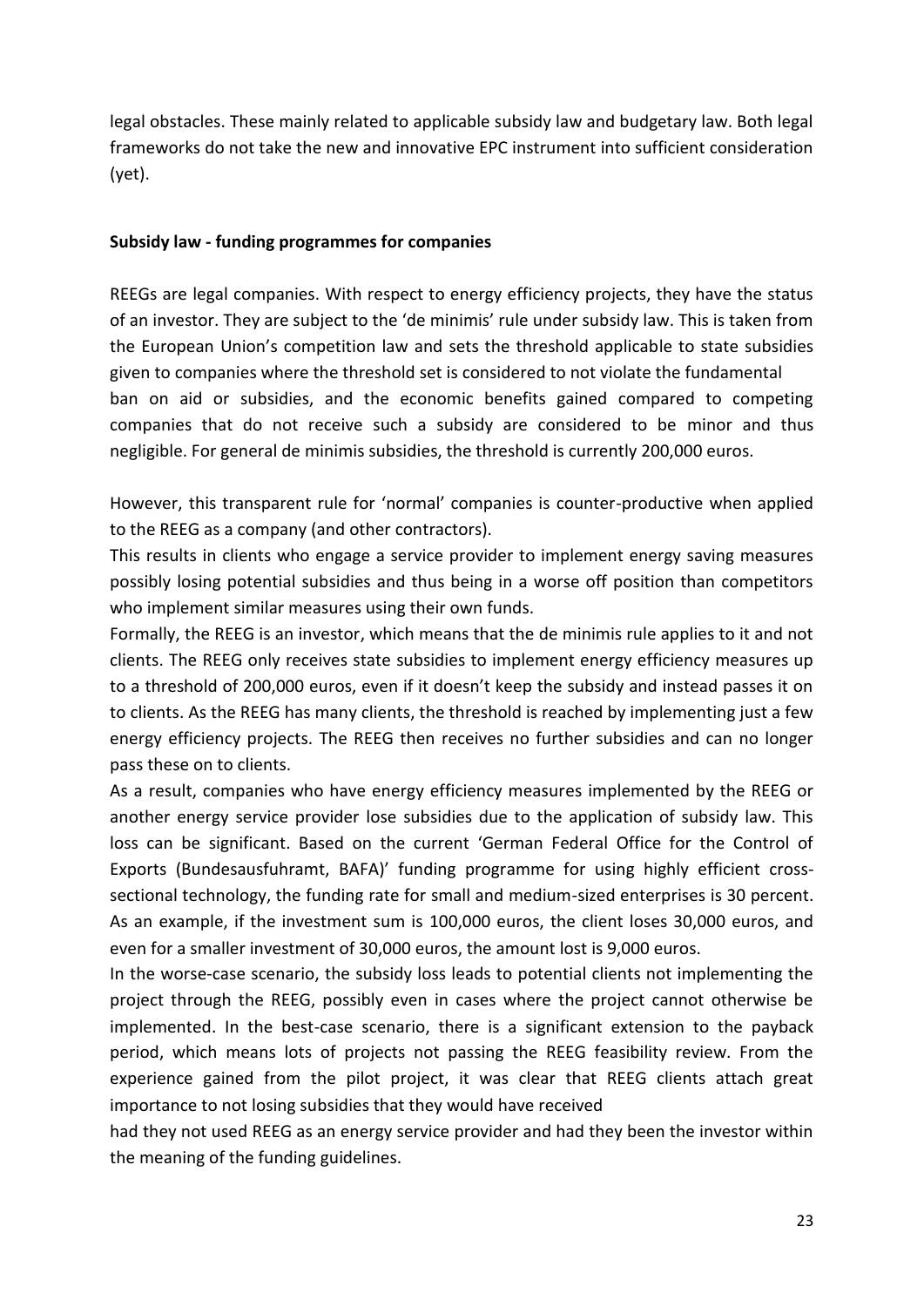#### <span id="page-23-0"></span>**Budget and procurement law**

The implementation of municipal energy efficiency measures by REEG is subject to the provisions of public budget and **procurement law**.

This can also lead to difficulties when implementing such measures by using a contractor. In contrast to private sector companies, public sector clients are obligated to comply with formal procurement guidelines when requesting tenders and awarding contracts (German Construction Tendering and Contract Regulations [Vergabe- und Vertragsordnung für Bauleistungen, Teil A, 'VOB/A'] for construction services, German Contracting Rules for Freelancers [Verdingungsordnung für freiberufliche Leistungen, 'VOF'] for freelance services and German Contracting Rules for Other Services [Verdingungsordnung für Leistungen Teil A, 'VOL/A'] for other services). Energy performance contracting (EPC) mostly involves contracts that are put out to tender in accordance with VOB/A provisions.

Procurement law is not a legal barrier for contracting measures being implemented by public authorities. However, it requires specific training for the procuring authorities in preparing for contracting projects. For many smaller municipalities, this is a serious hurdle.

The federal government responded with the new BAFA programme to promote consultancy for energy saving contracting. Among other things, the funding programme helps to support municipalities in obtaining independent and qualified contracting consultancy, thus tapping into existing energy savings potential in their own properties.

The hurdles encountered in **budgetary law** and the use of it are more serious. There are serious differences in the classification and treatment of EPC between the individual federal states.

However, EPC is generally permitted in all federal states. Classification, and therefore use, differ considerably under budgetary law. Eleven federal states (Baden-Württemberg, Bavaria, Hessen, Mecklenburg-Vorpommern, Lower Saxony, North Rhine-Westphalia, Rheinland-Palatinate, Saarland, Saxony-Anhalt, Schleswig-Holstein, Thuringia) classify EPC as a 'legal transaction similar to a loan', with three federal states (Bavaria, North Rhine-Westphalia, Saarland) making classification dependent on the individual case. Five federal states (Berlin, Brandenburg, Bremen, Hamburg, Saxony) EPC is not a legal transaction similar to a loan.

As such, this classification under budgetary law is of great importance because it determines whether EPC must be reported in the budget and whether or not it should be charged against the municipality's credit facility. One of the greatest advantages of using an energy service provider should in fact be that the measures can be implemented 'off budget', i.e. in a way that has a neutral impact on the budget. If this is not an option, there is no significant incentive for the municipality to use a contractor.

For municipalities that have too many commitments and are under budgetary supervision, using a contractor is not an option.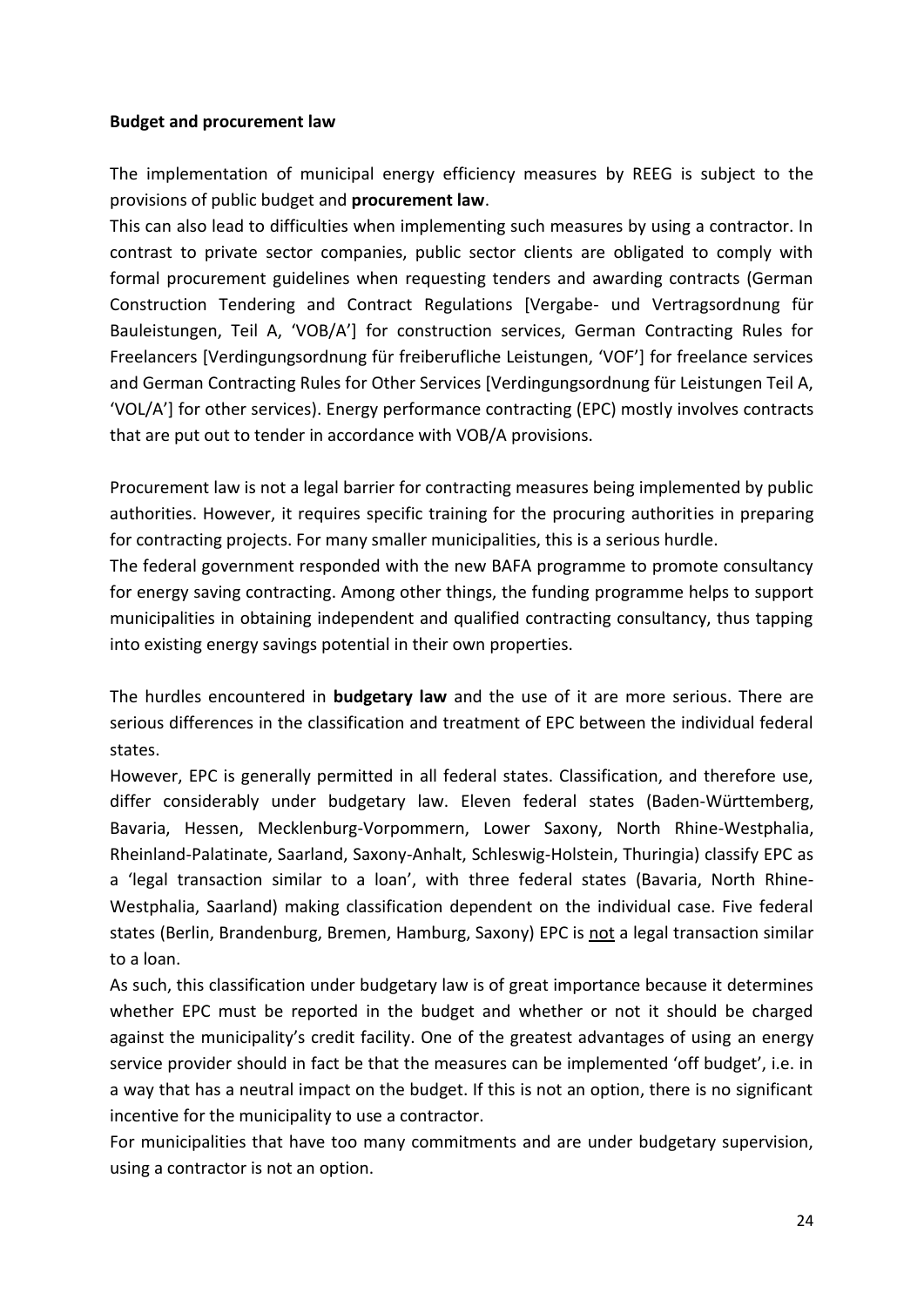# <span id="page-24-0"></span>**Small investor protection law (Kleinanlegerschutzgesetz), investment law (Vermögensanlagegesetz), German Investment Code (Kapitalanlagegesetzbuch)**

The small investor protection law and the related German Investment Code and investment law all proved to be a temporary hurdle for REEG.

Based on the draft bill for the small investor protection law dated July 2014, energy cooperatives would have been hugely affected if they were to have financed their investment projects using subordinated loans - as an REEG does. Subordinated loans would have been more strictly regulated with the planned changes to the German Investment Code. Anyone who takes out such loans would have had to have had this approved by the Federal Financial Supervisory Authority (Bundesanstalt für Finanzdienstleistungsaufsicht, BaFin) and a professional prospectus drawn up. This would have effectively been the end for many existing energy cooperatives as well as the REEG model.

As such, B.A.U.M. e.V. contacted the federal government in October 2014 to refer to the negative consequences for energy cooperatives, and proposed justifiable exceptional regulations for such cooperatives. Fortunately, the small investor protection law draft approved by the federal government in December 2014 provided for exceptions for cooperatives that parliament maintained in the final adoption of the law. Under investment law, cooperatives are released from the duty of drawing up a sales prospectus and having this reviewed by BaFin, as well as the duty of having annual financial statements, including a management report, audited and tested on an annual basis if investments are exclusively offered by cooperative members. The offering must refer to the fact that there is no duty to have a prospectus.

However, cooperative boards must ensure that members are provided with key information about the investment before a contract is concluded. There is also a guideline for member loans that states that performance-based remuneration cannot be provided for sales. In the advertising material for membership, cooperatives may refer to the fact that they are financed by member loans. However, advertising cannot refer to memberships and member loans together.

#### <span id="page-24-1"></span>**Project acquisition and implementation**

In the pilot project, project acquisition was more difficult and more costly than expected. This was partly due to the fact that a new business model had to be communicated to those involved first. It was also due to the fact that project acquisition took place over long stretches of a phase when the respective REEG had not yet been founded and only existed as an abstract model with no practical reference point.

There was uncertainty from both companies and local government, and some reservations when the REEG model was assessed.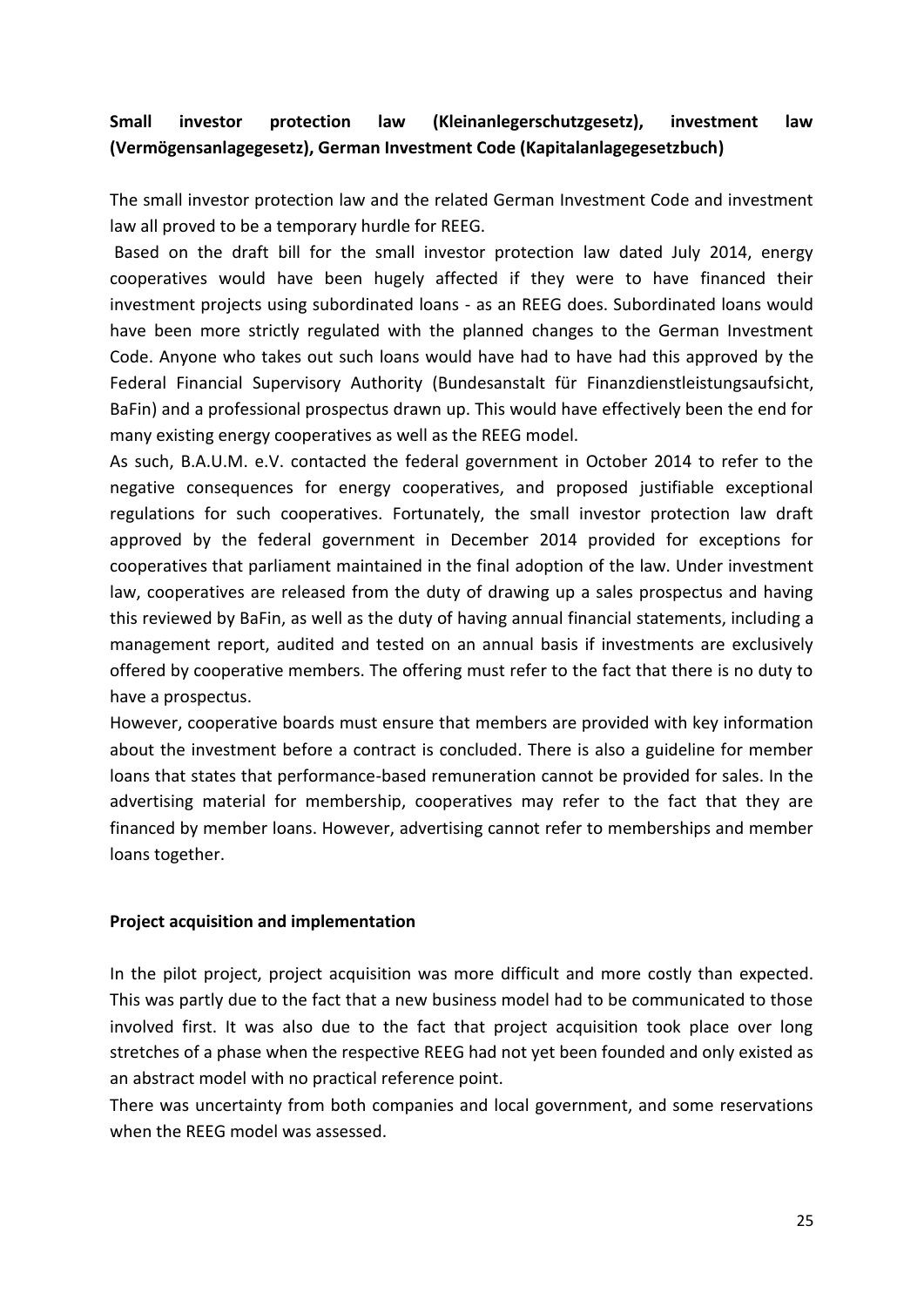When evaluating REEG conditions, potential clients often compared apples with oranges, i.e. the cost of a comprehensive REEG service package with the pure financing costs involved in a bank loan.

The actual limitations of implementation in-house were also partially ignored, for example the frequent internal corporate objective of not being involved with investments that have a payback period of more than two or three years, or for municipalities, lack of funds due to the budget, as well as bans on further borrowing due to over-commitment. This approach resulted in profitable energy efficiency measures that had been identified being put off once again and immediate income being lost, even though the REEG offering would have provided an opportunity for immediate implementation with immediate energy cost reductions.

The long standard period of time between the client's request of whether the REEG would implement a certain energy efficiency project and under what conditions, and the legally binding conclusion of the EPC contract, made project acquisition difficult in the pilot project. This period was between six and twelve months.

Another experience of project acquisition in practice was also that there was a difference between activated and acquired measures. This is always the case when the REEG shows a client what technical efficiency measures it can implement; the client receives an offer from REEG but it does not ultimately lead to a contract being concluded.

This happened in the pilot municipality of Norderstedt, where the REEG submitted an offer together with a technical partner via an energy savings contract for lighting improvements in several industrial warehouses with an investment volume in the hundreds of thousands, but the company's board ended up opting for implementation without an REEG.

In some other cases, project acquisition fell through due to funding that would have been lost for the business or institutions had the measures been implemented by the REEG. In the administrative district of Berchtesgadener Land, the acquisition of municipal projects was blocked for a long time due to the fact that the mayors of the communities had first wanted to ensure that the EPC classification as a legal transaction similar to a loan was handled by the responsible state ministry in a municipality-friendly way.

There was inevitably a chicken-and-egg problem for B.A.U.M. in project acquisition in the pilot project. To be able to genuinely acquire projects, there has to be an existing REEG with binding conditions set by the board that has members that are able to provide capital. Conversely, establishment proves to be difficult if there are no projects. The original intention of founding an REEG in the pilot municipalities of Aachen and Norderstedt in 2014 did not transpire because those involved locally were of the opinion that there first had to be enough projects that were in the contract stage. It was also not possible to completely resolve this dilemma through a declaration of readiness of the existing national B.A.U.M. Zukunftsgenossenschaft to assume project implementation for the REEG as a substitute. In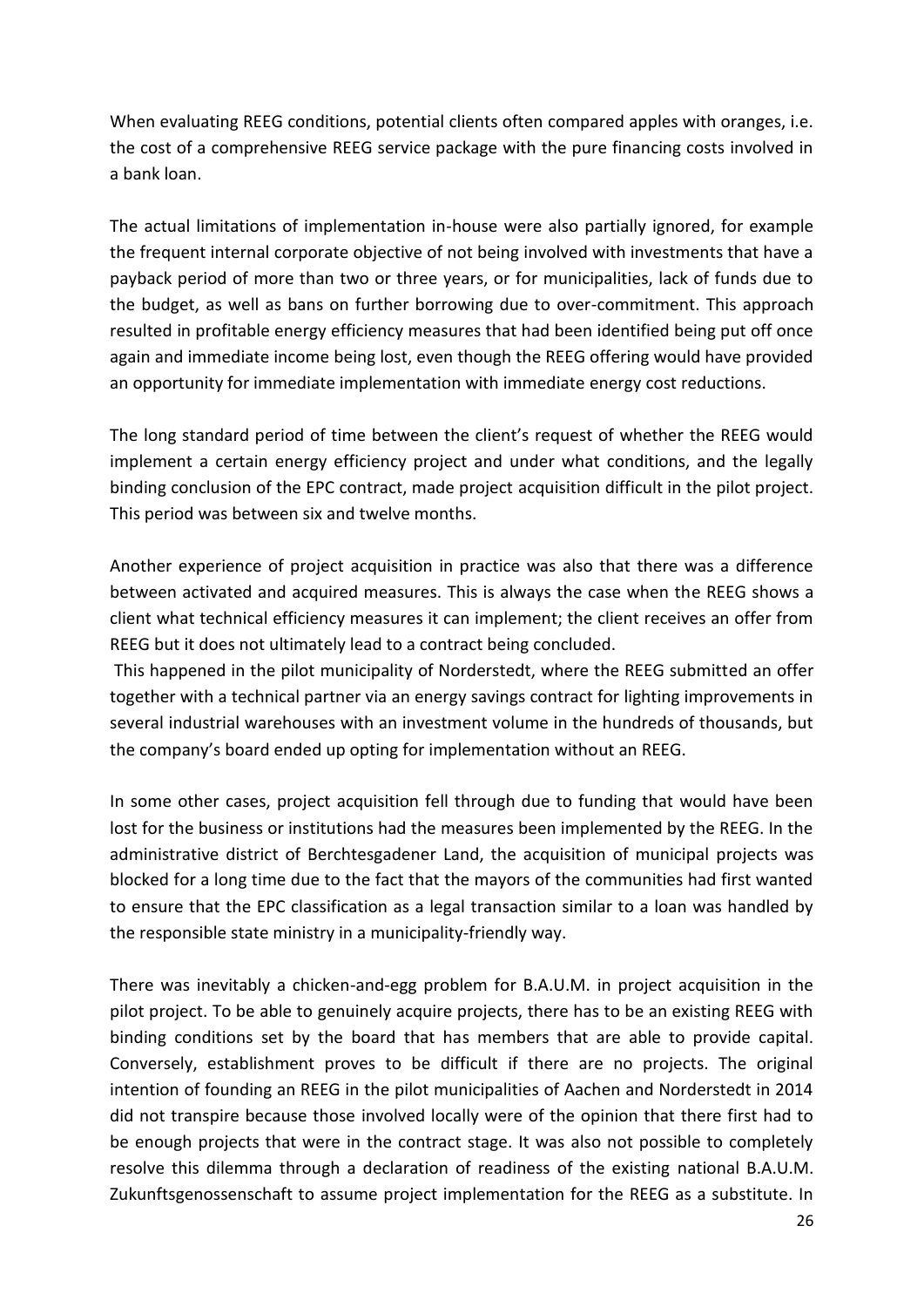the pilot municipality of Norderstedt, the establishment of the REEG was postponed to the beginning of November 2015, whilst establishment in Aachen was further postponed.

The fact that, due to its nature, there were no REEG reference projects available for a long time also made project acquisition difficult - i.e. for convincing companies as well as municipalities or other institutions of the benefits of the model. However, based on experience, local and regional testimonials can even encourage copycats. Once it was possible for the first REEG measures to be implemented through B.A.U.M. Zukunftsgenossenschaft in the pilot municipality of Norderstedt, and once local television reported on the project, there were then several enquiries from businesses as to whether the cooperative was able to implement similar measures for them as well.

In another case acquired and implemented by the REEG, another point that had to be taken into consideration became apparent: the size of the project. Experience has shown that private contractors generally only take on projects with energy costs of 150,000 euros to 200,000 euros p.a., because the costs of consultancy, handling, management, risk, etc. can only be reasonably priced if the projects are of this scale. But the REEG makes the claim that it also takes on smaller projects with energy cost savings of just 20,000 euros p.a., as an example. There are several possibilities with respect to how to approach the problem. Understanding can be promoted among clients that the REEG accepts a higher percentage of costs in small projects, which is currently possible due to high efficiency returns, but is a psychological problem.

If projects have been initiated by B.A.U.M. in the pilot municipalities for which an offer is to be prepared with local and/or regional technical partners - or by B.A.U.M. Zukunftsgenossenschaft as a substitute - some cases showed that local technical partners sometimes weren't familiar enough with the EPC model, and especially not for the REEG. This particularly affected the technical partner granting a savings guarantee under the REEG model.

Although the initial difficulties outlined in this chapter are typical for a model project, they still contributed to project acquisition being more time-consuming than previously planned.

#### <span id="page-26-0"></span>**Capital acquisition**

There are generally three options for an REEG creating the capital required for the investment measures it will implement:

1. Through cooperative members, whether this is in the form of subscribed cooperative shares or in the form of subordinated loans that the members grant to the cooperative.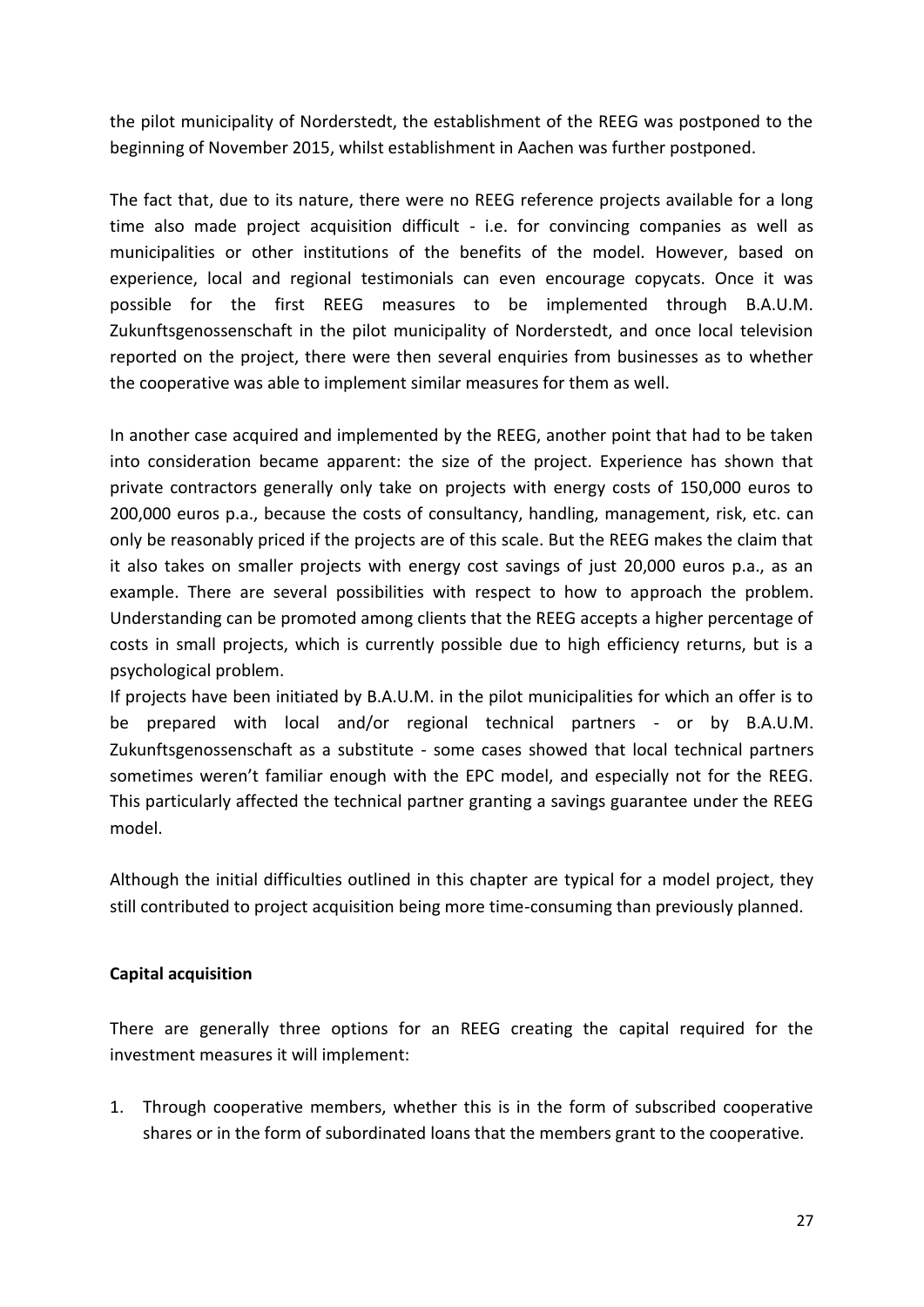- 2. Through bank loans, whereby the subordinated loan primarily provided for in the REEG model for financing would be considered to be equity from the perspective of creditworthiness.
- 3. Through a 'sustainable bond market'; its volumes were estimated to be around 198 billion euros in 2014 in Germany, Switzerland and Austria. An example of a special energy efficiency fund is the Swiss SUSI fund.

In the pilot project, the first approach was used, as this was particularly well-suited to a citizens' energy cooperative. The REEG model does not primarily use cooperative shares, but member loans (subordinated loans) as a source of financing, because this means that

- double taxation on the cooperative's earnings can be avoided for corporation tax, trade tax and capital gains tax; under tax law, shares are considered to be equity, whereas subordinated loans are considered to be debt capital;
- the investors (members) receive fixed interest instead of dividends which are dependent on profit; and
- the required capital can be acquired specifically for the project in exactly the amount required and at the time needed.

Both interest on subordinated loans and dividends for cooperative shares

are subject to taxes on income from capital assets (withholding tax). The

tax rate is limited to 25 percent plus a solidarity surcharge of 5.5 percent. With respect to church tax liability, capital gains tax is reduced by 25 percent of the church tax due on capital gains. If dividends are paid, tax must be paid by the cooperative; if interest is paid on subordinated loans, the recipient is obligated to pay taxes on this.

Income from member shares is also subject to taxes to the extent applicable to cooperatives: corporation tax (15 percent plus solidarity surcharge) and trade tax (between 7 percent and 17.5 percent). So that double taxation does not take place, no share dividends are distributed in the REEG model. Accordingly, the amount of shares in the REEG model is kept as low as possible (for example, at 100 euros). Capital is mainly created through subordinated loans.

<span id="page-27-0"></span>Potential investors in subordinated loans are dutifully referred to the risks to their assets. In the event of insolvency, there is only a claim to repayment once the interests of all other creditors have been served. However, investor liability is limited to the loan amount. Investors are not obligated to make additional contributions.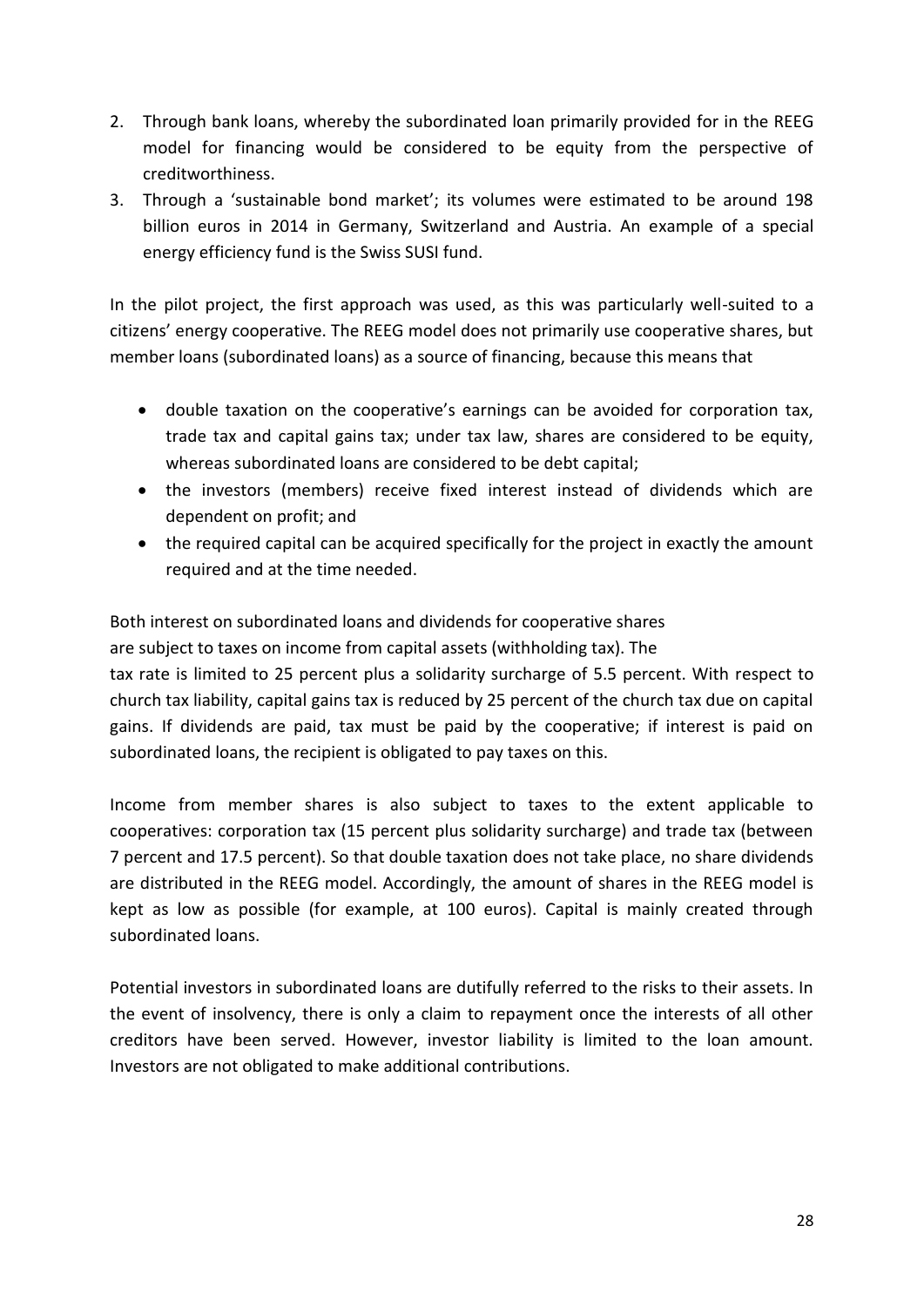#### **The pilot municipalities**

# **The city of Aachen pilot municipality Establishing the REEG - approach and outcome**

The pilot municipality of Aachen was selected due to its decades of being a pioneer in the area of energy and climate protection. As early as 1993, a comprehensive energy concept was developed in the city of Aachen to reduce pollution. The 'Aachen model' to generate electricity from renewable energies in a cost-effective way was the precursor to the national German Renewable Energy Source Act (Erneuerbare-Energien-Gesetz, EEG).

On the city of Aachen's part, the Head of the Climate Protection Department, a very experienced administrative employee, expertly supervised the pilot project in a very committed way.

After the kick-off event, three working groups were formed (Articles of Association, Business Plan and Project Acquisition).

The Articles of Association SWG drew up draft Articles of Association for REEG Aachen based on the template articles of association for the Rheinisch-Westfälischer Genossenschaftsverband (RWGV) Federation of Cooperatives.

The draft articles of association deliberately left the option of extending the cooperative's area of activity open. It was also decided that even investors that did not come from the region would also be given the opportunity to invest in the cooperative. The share required to gain membership in the cooperative was ultimately set at a very low level of 100 euros in view of the primary intention of creating capital through subordinated loans.

The risks from the REEG's business activity was an important issue for founding members. Questions, such as the board's liability risks and the risk for members in the event of a client's insolvency, were posed and answered.

In addition, questions concerning the type of subordinated loan - final maturity or annuity were discussed in depth. Ultimately, the SWG decided to use annuity loans instead of final maturity loans as a basis for planning capital acquisition.

The Business Plan SWG declared that they were in favour of only taking steps closer to founding the cooperative once several projects had been acquired and were in the contract stage. The narrower founding group of REEG Aachen endorsed this view. To increase the potential of efficiency measures for the Aachen REEG, and predominantly in the municipal sector, the activity area was extended to the whole Aachen city region. This meant the number of residents in the Aachen REEG area more than doubled - from 240,000 to 540,000.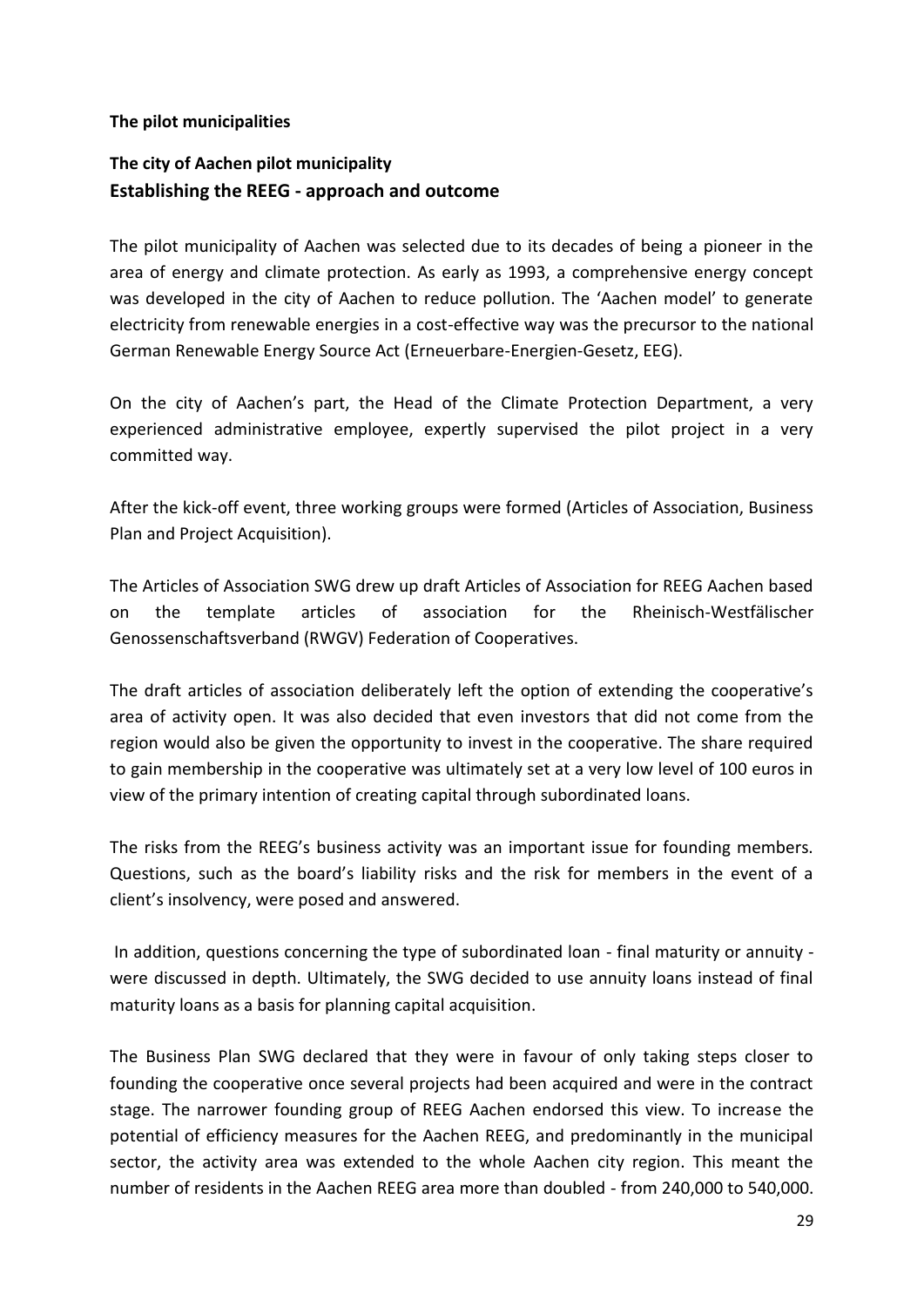Having energy efficiency projects in the contract stage with an investment volume of at least 1.5 million euros was considered to be a necessary condition of establishment in order to avoid the initial losses outlined above, or to keep these as low as possible.

As project acquisition required more time and resources than expected, it was not possible to achieve the required investment volume for projects in the contract stage by the planned founding deadline. The founding group postponed the establishment of the Aachen REEG by six months. The 'chicken-and-egg dilemma' was a factor here. To further push forward project acquisition in the city and city region of Aachen, local REEG management was set up. However, local management did not bring about the quick success that those involved had hoped for. June to October, a period in which the summer holidays fell, proved to be too short to acquire projects with a volume of 1.5 million euros that were in the contract stage. As such, the founding group once again decided to postpone the October 2015 establishment of the cooperative. By the end of the project, an REEG was not founded in Aachen.

## **Project acquisition, capital acquisition and project implementation**

It was possible to identify 20 projects, of which five were classified as 'priority', i.e. reviewed and recommended for implementation. Of these, it was possible to progress one large project (lighting improvements in a school) to the contract stage and to provide an offer to the client.

Valuable experience was gained, including experience of the hurdles that may prevent the REEG business model from being applied in practice.

One of these is the **de minimis rule** that relates to subsidies that has already been outlined above. A printing company (conversion to LED with a total investment cost of around €80,000) assumed in its plans that a project from the BAFA programme 'Funding for Cross-Sectional Technologies' would receive a 30 percent subsidy. At this point, it had to be informed that as an investor, REEG is also eligible for the subsidy but under current legislation is subject to the de minimis rule like any other company, which limits its subsidies to 200,000 euros. As the REEG has lots of projects that are eligible for funding, it cannot be absolutely guaranteed that a certain project will be funded, as it is not known whether an investment will take effect before or after the threshold is breached. This uncertainty leads to potential clients deciding to not proceed with having energy efficiency measures implemented by the future REEG Aachen.

There was a similar situation with the feasibility review for a project that appeared to be ready for REEG to take over: lighting improvements in a school with an association as a private provider. There was also a funding problem here - not due to the de minimis rule but due to the **funding guidelines for one of the federal government's programmes.** If the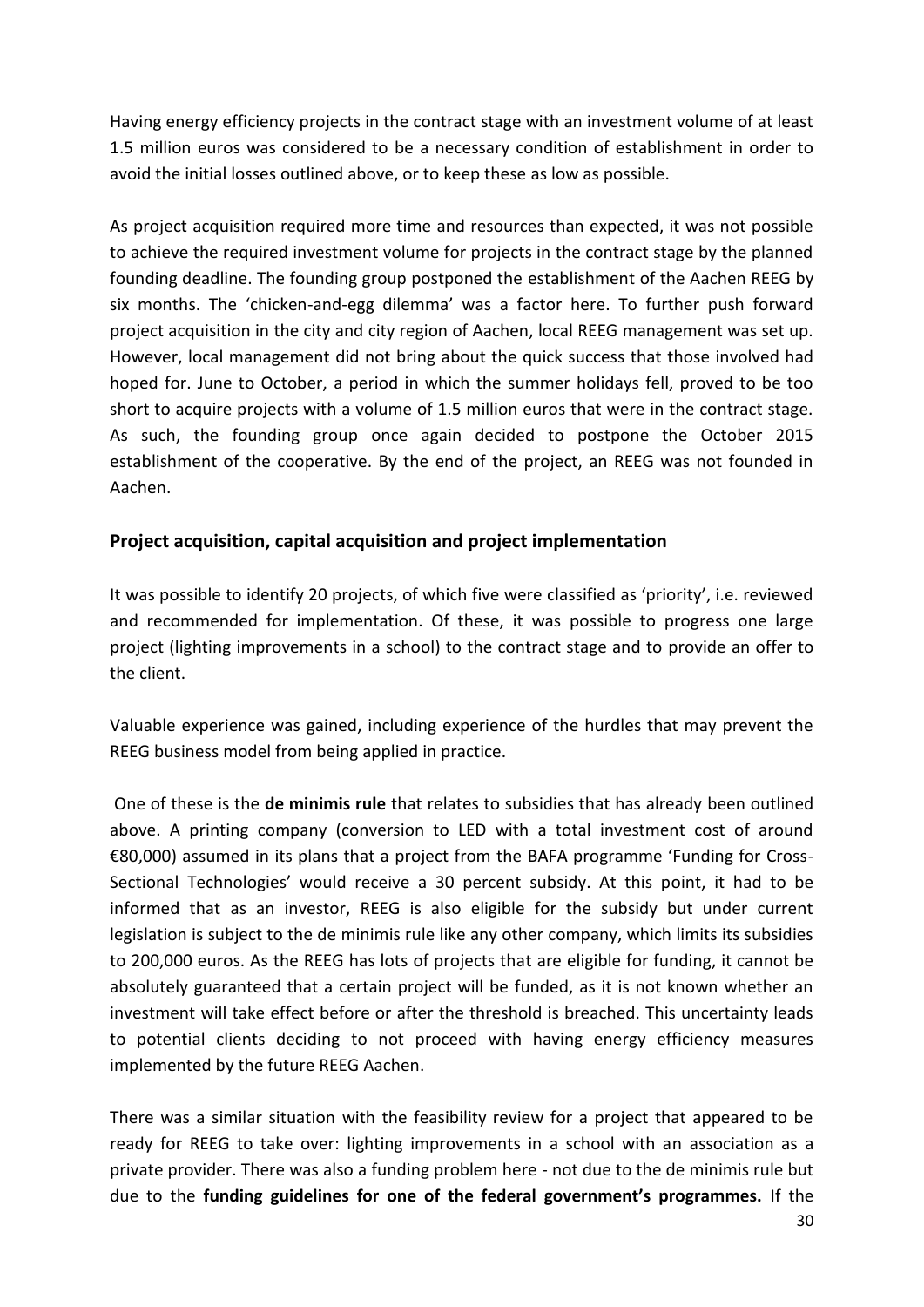school were to have implemented the energy efficiency measures itself as an investor, it would have been eligible at the time to apply for the Federal Ministry of the Environment's 'LED Funding for Municipalities 2015/2016' as a not-for-profit association. Contractors are explicitly not eligible to apply for this programme. Without this funding, the payback period for the measures would have increased from six to nine years. Due to these circumstances, in the end, the school did not accept the draft contract provided.

Even in the case of the private school, it was clear that the legal framework conditions for energy efficiency funding programmes were not yet geared to the business models of energy service providers.

Another experience of the pilot project in Aachen relates to **collaboration with regional technical partners**. As the REEG model as a contracting model greatly differs from other business processes familiar to tradesmen and manufacturers, this can result in a loss of efficiency in preparing and submitting offers for initial projects. Even the submission of offers to the REEG as an investor and not to the client is unfamiliar territory for many craftsman's businesses. Providing the REEG with a savings guarantee to pass on to clients is something that is completely new to technical partners. Most regional technical partners don't have any experience with EPC and the underlying contract, which includes the savings guarantee.

# **The Berchtesgadener Land administrative district pilot municipality Establishing the REEG - approach and outcome**

The Berchtesgadener Land administrative district was selected as a pilot municipality because it uses a current 'Integrated Climate Protection Concept'.

As the existence of the VR EnergieGenossenschaft Oberbayern Südost e.G. meant there was already an energy cooperative in the administrative district, but with the sole business purpose of building and operating renewable energy plants, it first had to be clarified whether REEG Berchtesgadener Land would become a cooperative by expanding the business area of the existing cooperative to energy efficiency or by founding a new cooperative. The WG (initially) decided to establish a new cooperative.

Draft articles of association were prepared using the expertise of a set-up consultant from the Bavarian Federation of Cooperatives for Munich, whose advice the Articles of Association working group took on board.

In parallel to this, discussions were held with the Berchtesgadener Land municipal savings bank at board level, with respect to the bank's participation in the newly founded REEG. There was no direct interest from the savings bank to participate. However, the possibility of collaboration between the REEG and the savings bank was discussed, for example with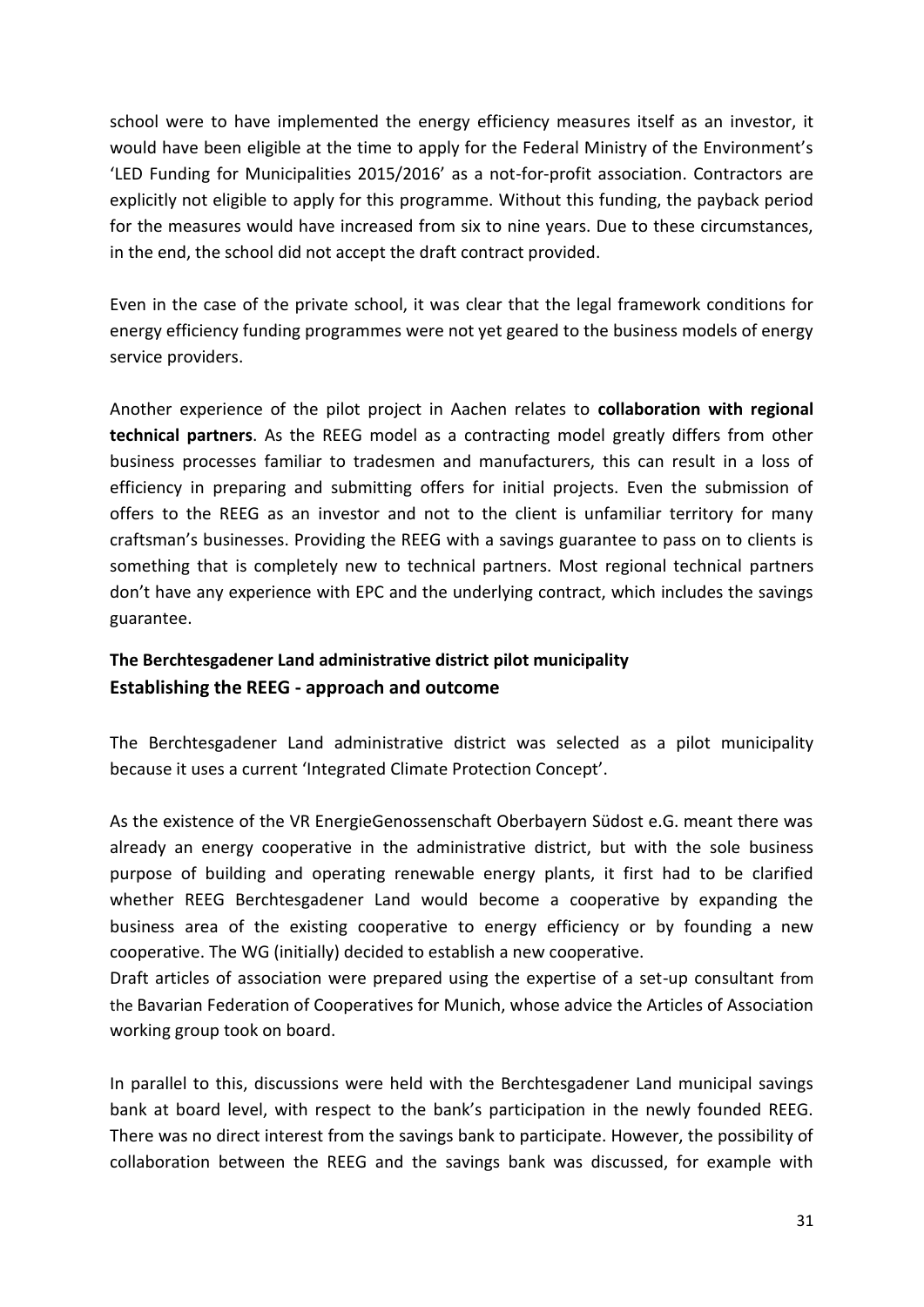respect to the bank's clients' loan-financed energy efficiency investments where the clients engage an REEG to provide equity and implement measures.

There was no further discussion of the draft articles of association in the REEG WG. The reason: in July 2014, the mayoral assembly for the Berchtesgadener Land administrative district approached the issue of the establishment of the REEG. In the meeting, 15 mayors made the unanimous decision to recommend that, as a leading pilot municipality, the administrative district took the approach of further developing the solar energy cooperative VR EG Oberbayern Südost e.G. to make it an REEG instead of founding a new cooperative. The existing energy cooperative was already well-known in the administrative district's cities and municipalities and, due to the collapse of the solar plant business area in search of new business areas, had resolved at its general assembly in June of that year to expand its business area to include energy efficiency, and had amended its articles of association accordingly.

# **Project acquisition, capital acquisition and project implementation**

It was possible to identify 29 energy efficiency measures, of which eleven were classified as 'priority', i.e. reviewed and recommended for implementation. Of these, eight were implemented during the project.

An example will illustrate the complex project implementation with unforeseeable hurdles for an REEG:

The owner of a hotel, a markedly environmentally-conscious company, had a package of efficiency measures on its agenda. Due to major construction investments in the core business, these measures had not initially been implemented. The REEG concept of taking on 100 percent financing and the function of 'taking care of implementation' changed their mind. The owner of the hotel decided to initially have two energy efficiency measures implemented by the future REEG, if this was possible: replace around 2,000 of the hotel's lights with LED lights and install a pool cap on the all-year-round outdoor pool. The feasibility review was successful and the exact savings potential was calculated by a BAUM-Consult Munich energy consultant.

The following specifications and features must be noted for the hotel project:

- Client request for 100 percent financing by the REEG for the measures and retention of a third of the savings by the client during the contractual term
- Implementation of tradesmen services by client itself (instead of using regional companies) - i.e. parts delivery only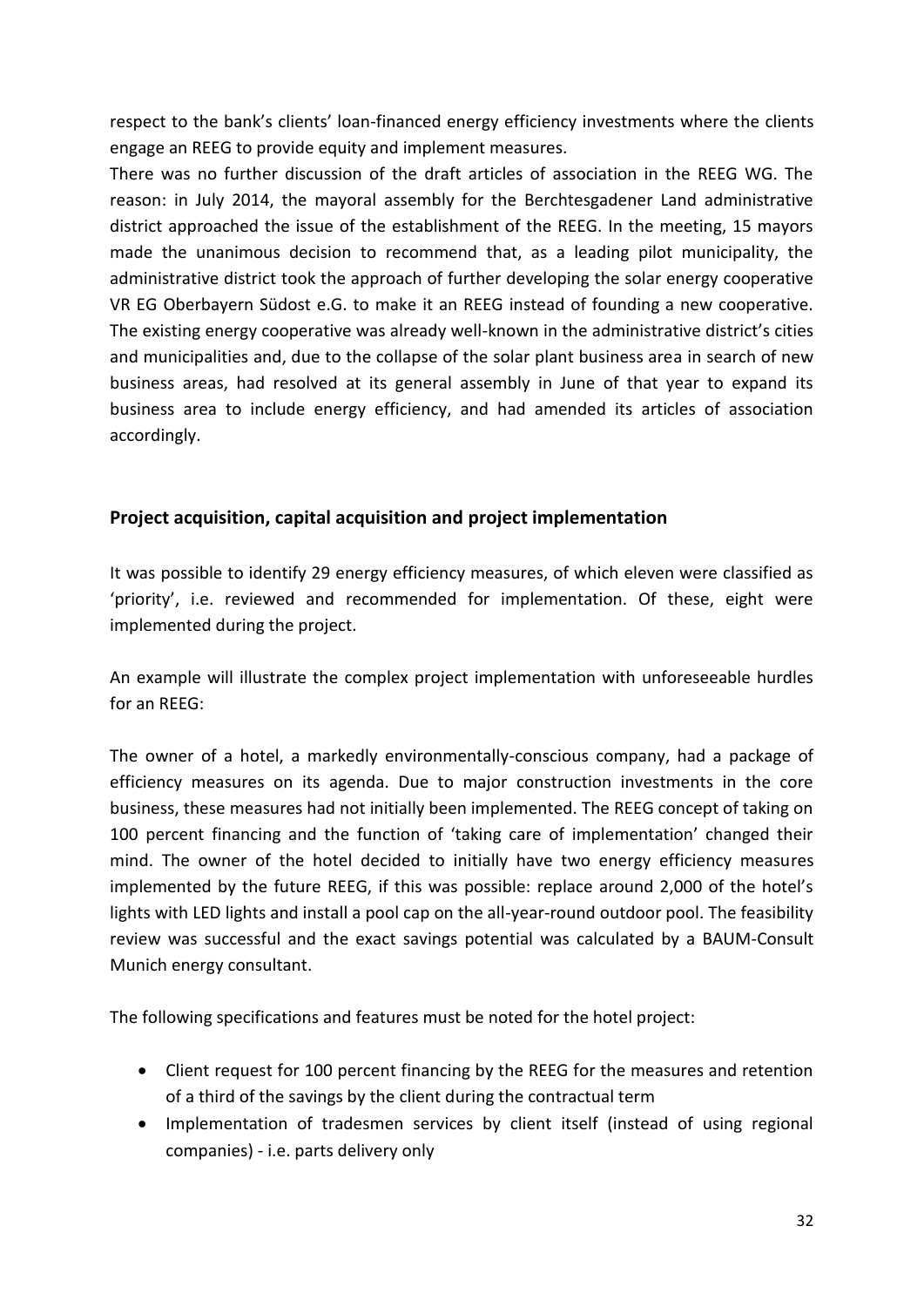Pricing of a subsidy totalling 30 percent of the KfW energy efficiency programme, to the client's benefit

The basis for the savings guarantee between REEG Berchtesgadener Land and the client based on the B.A.U.M. model would have to be a corresponding grant of a guarantee by both technical partner companies for the lighting exchange and the pool cap. However, in the negotiations that were held in parallel to client negotiations, neither company was prepared to grant such a guarantee. So as not to jeopardise the conclusion of the client contract and the REEG's first project, in the end, both technical partner contracts were concluded as normal purchase contracts with a manufacturer's warranty.

Unexpected and unforeseeable problems were encountered in implementation, which was managed by REEG management as per the contract. On the one hand, they showed what benefits the REEG all-inclusive package can have for clients: REEG taking on time-consuming managerial tasks and warranty processing. On the other hand, this example clearly shows that the cooperative's management fee is justified, and why, and that the client cannot compare the REEG's costs to those of a bank loan. The REEG not only takes care of financing, but also selects technical partners and technologies, implements measures (turnkey handover) and handles warranty claims.

The latter occurred in the case of the hotel project. Problems started with the delivery of light parts that did not correspond with the requirements on-site. The subsequent delivery of the 'right' lights by the technical partner was taken over by a series of light failures within a short period of time, which meant lights could not be turned off even when the lights were changed. It was found that the lights had manufacturing defects. The only remedy was to use lights from a different manufacturer. The costs incurred could be claimed under the manufacturer's guarantee and it was possible to implement the efficiency measures as scheduled in spite of this; however the client was understandably disgruntled and this meant that considerable additional management costs were incurred by the REEG.

Even the installation of the pool cap didn't go as planned. An individual structural element was missing and there were delivery problems with the manufacturing company, which meant there was a delay of two and a half months (installation was completed in March instead of January). This resulted in a loss of savings for the winter months, which would have been relatively high. Overall, the following lessons were learned from implementing energy efficiency measures in the REEG Berchtesgadener Land's first hotel project:

- Switching from conventional lights to LED lights in a hotel as well as installing a pool cover for an outdoor swimming pool are both highly profitable energy efficiency measures with a short payback period.
- When selecting a technical partner, it must be clarified in advance whether it is prepared to grant a savings guarantee that can be passed on to the REEG's client. In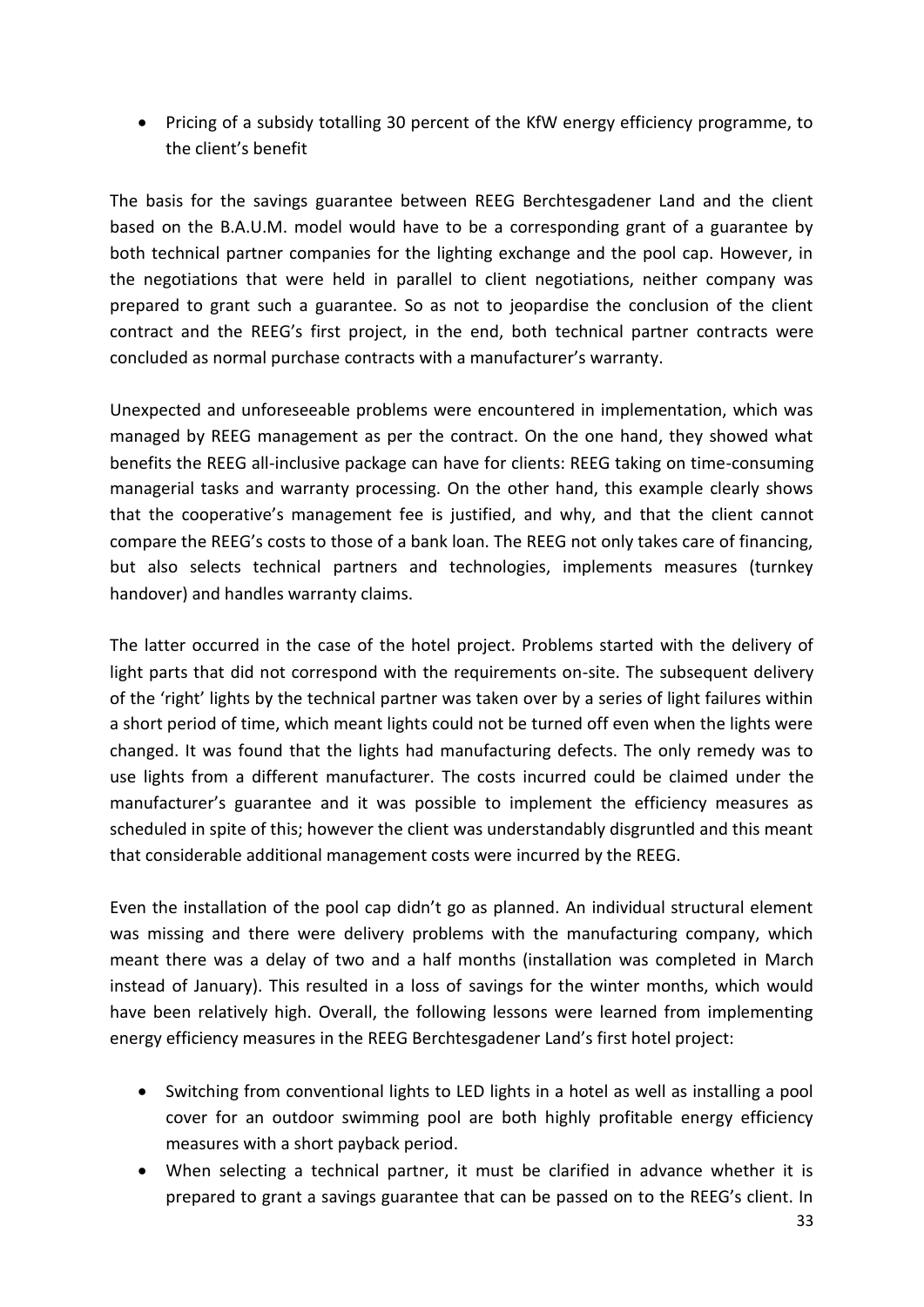cases of doubt, quality and willingness to accept a guarantee are factors that take precedence over the partner being local to the region.

• If the client is responsible for tradesman services, which should only be an exception in practice, this leads to additional interface problems in REEG's feedback chain of technical partner - client - REEG.

The lower the investment volume, the more difficult it is for the REEG to adequately price its operational management costs, which cover the selection of technical partners, contractual negotiations, implementation management and taking care of any guarantee services. The approximate rate of 2.5 percent p.a. that the B.A.U.M. REEG model recognised for management costs on average for the contractual term only covers costs if the investment amount is less than 100,000 euros and the conditions are perfect. For high gross returns on energy efficiency measures and short payback periods, higher percentages for costing approaches appear to be appropriate for low investment measures in specific cases.

# **The city of Norderstedt pilot municipality Establishing the REEG - approach and outcome**

The pilot municipality of Norderstedt was also selected due to its excellent performance with particular reference to the area of municipal climate and environmental protection. The city has received over 50 awards and certificates for its dedication to sustainability. The mayor declared that sustainability was a top priority and sees it as an essential location factor. The city has its own administrative unit dedicated to the issue - the Norderstedt Office for Sustainability. The project was seen as important additional impetus to make Norderstedt's existing climate protection measures have an even more widespread effect and to specifically address the current issue of energy efficiency using a new approach.

This was followed by a kick-off event with the subsequent establishment of three subworking groups: Articles of Association, Business Plan and Project Acquisition.

In a further step, persons were identified who would be considered for positions on the board and the supervisory board for the future REEG Norderstedt. The existing WG REEG and sub-working group networks were extremely useful here. Joint preparatory work meant that there was a group of people who knew the project well and could be contacted directly. When appointing roles on the cooperative's bodies of the board and the supervisory board, care was taken to appoint representatives from the three target groups of companies, municipalities and citizens, where the priority was for such persons to have business management and (energy) technology skills. The target approach proved to be successful from the beginning. In just two weeks, commitment was given by five board members and three supervisory board members.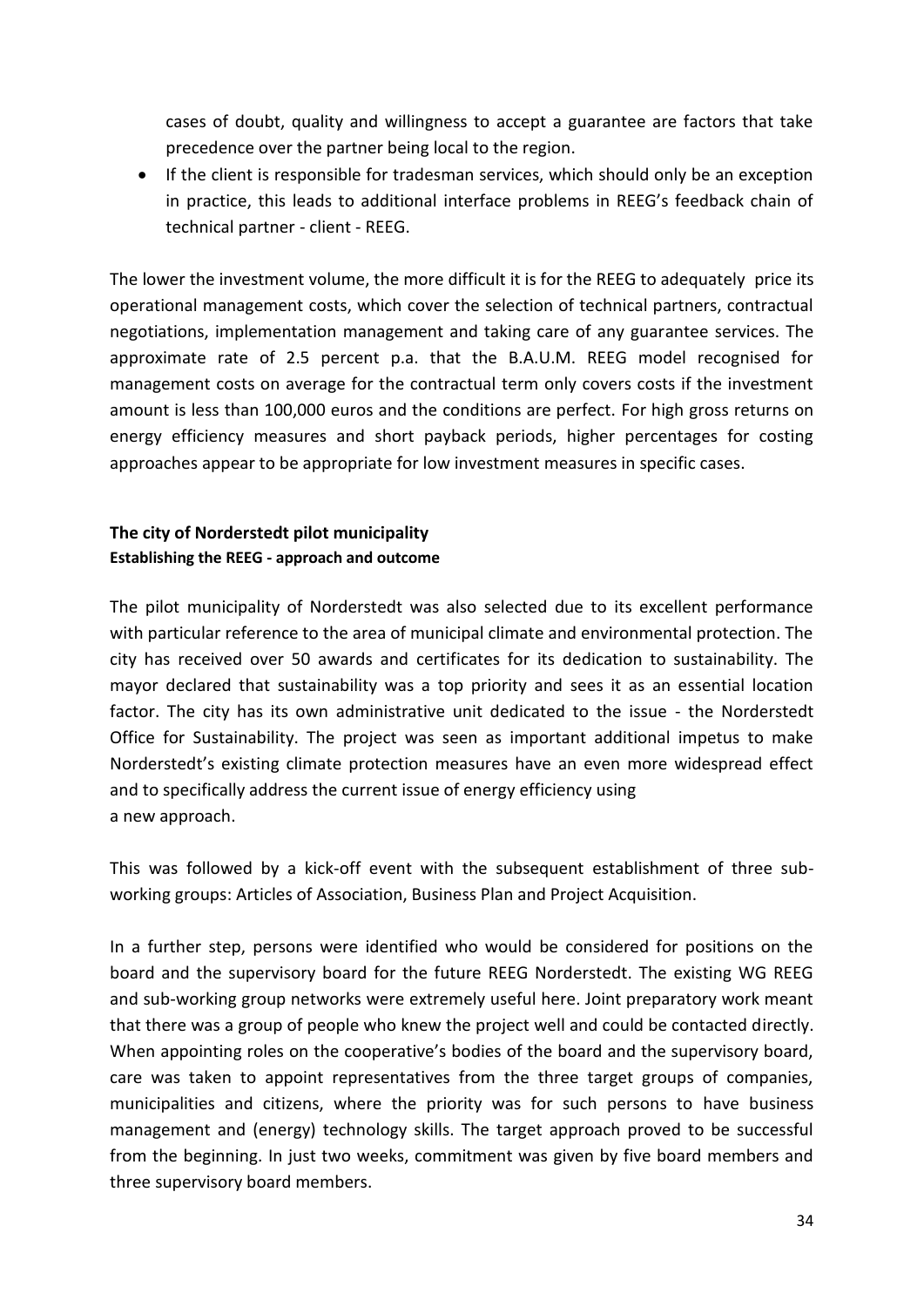The following body members expressed their willingness to take on a role on the board or supervisory board:

- **Board** (the authorised signatory of a municipal nursing home; a representative guild master for the district's craft trades guild; a lawyer and former employee of the Federation of Cooperatives; a former high school teacher and member of a number of citizen initiatives; a pastor and nationwide church official)
- **Supervisory board** (the managing director of a Norderstedt company; the honourable mayor of the Ellerau municipality; a citizens' representative, member of several citizen initiatives)

The inaugural general assembly of the Norderstedt energy efficiency cooperative took place on 03/11/2015, led by a representative of the auditing association Deutschen Verkehrs, Dienstleistungs- und Konsumgenossenschaften e.V. The articles of association and the business plan for REEG Norderstedt were approved. As such, the Norderstedt REEG was in the course of formation.

A joint board and supervisory board meeting took place after the inaugural general assembly. In this, it was decided, among other things, to appoint full-time management for the cooperative. The representative of the B.A.U.M. project team responsible for Norderstedt was appointed the interim managing director (until the project end date of 31/03/2016). In addition, it was also resolved that lighting improvements for the city's underground parking would be taken on as the first municipal project for the newly founded REEG Norderstedt, and a corresponding savings guarantee contract would be drafted. Following the inaugural general assembly, all relevant documents - with particular reference to the articles of association and the business plan - were sent to the auditing association.

After receiving a (positive) opinion from the auditing association, the notarial registration for entry into the register in the Kiel Regional Court took place on 06/01/2016. Entry into the Register of Cooperatives was made on 28/01/2016 and thus the status of the REEG in the course of formation was transferred to final REEG status.

When the cooperative was founded, several board and supervisory board meetings were held to make important fundamental decisions about capital and project acquisition and to carry out internal approval and decision-making processes.

**Project acquisition, capital acquisition and project implementation**

It was possible to identify 42 energy efficiency measures, of which 20 projects were classified as 'priority', i.e. reviewed and recommended for implementation.

Of these, six projects were ready for the contract phase during the course of the project, and in turn, one project was then implemented by 31/03/2016.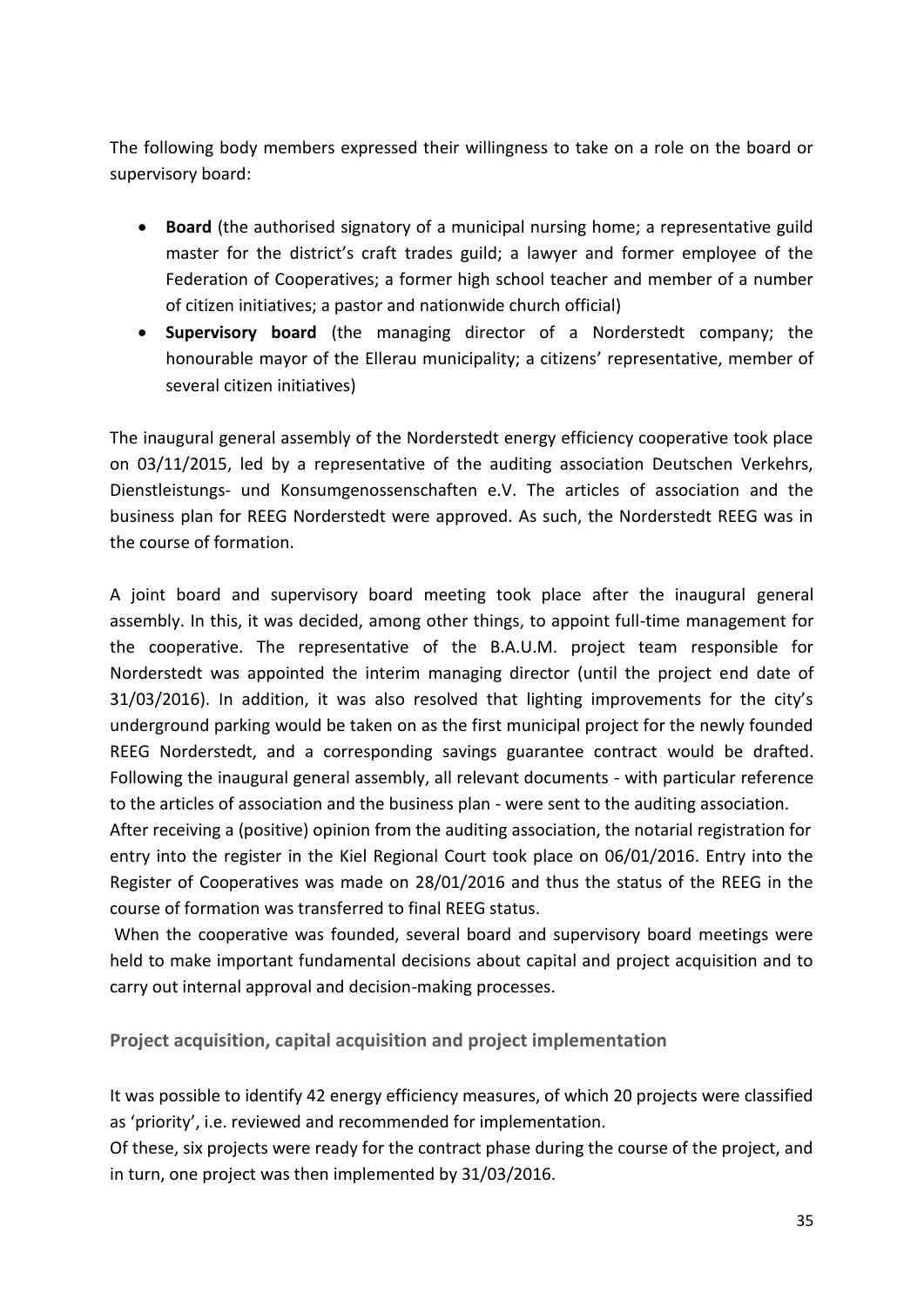The search for potential municipal and operational projects was facilitated by close contact made with the city of Norderstedt and the Ellerau municipality, as well as the involvement of business representations in the REEG Norderstedt WG, from the beginning.

The outcome of the feasibility review was that, of all the potential municipal measures, seven measures were recommended for implementation. As REEG Norderstedt was only founded in November 2015, B.A.U.M. prepared offers for the above-mentioned municipal measures via the national B.A.U.M. Zukunftsgenossenschaft as a substitute.

This involved obtaining a number of different technical partner offers from regional workshops and plant suppliers, estimating cooperative costs and preparing corresponding savings guarantee contracts. There was a total investment sum of around 560,000 euros for municipal projects.

In parallel to this, the Project Acquisition working group looked for suitable commercial projects. Most of the time, contact first had to be established with companies. Information events were organised together with the city of Norderstedt and the Entwicklungsgesellschaft Norderstedt (EGNO) to present the project to Norderstedt companies and to generate measures. Other companies became aware of the REEG Norderstedt pilot project through a press release and registered their interest in a measures review.

On-site appointments took place with the interested companies, where REEG's offering was explained in further detail and potential suitable efficiency measures that could be taken on by REEG were discussed.

After the technical partners carried out a review and provided an offer, there were potential REEG corporate projects with an investment volume of around 1.4 million euros.

The largest project by far that REEG Norderstedt or B.A.U.M. was able to identify was a project involving lighting improvements for a large company with 14 industrial warehouses, which had an investment volume of €800,000. Despite having a qualified offer from a technical partner that specialised in lighting who had already implemented over 800 projects, and despite annual electricity savings of €220,000 through an LED installation, the REEG offer was not accepted. The company's board decided to implement the project inhouse.

Even in Norderstedt, project acquisition took more time than anticipated. In practice, it was also clear in the pilot project that there were lots of steps involved before concluding an energy saving contract, which requires time. This starts with initial contact locally, and the engagement of an energy consultant if necessary, proceeding to looking for and selecting a technical partner including the creation of detailed analysis/planning, drafting a cost